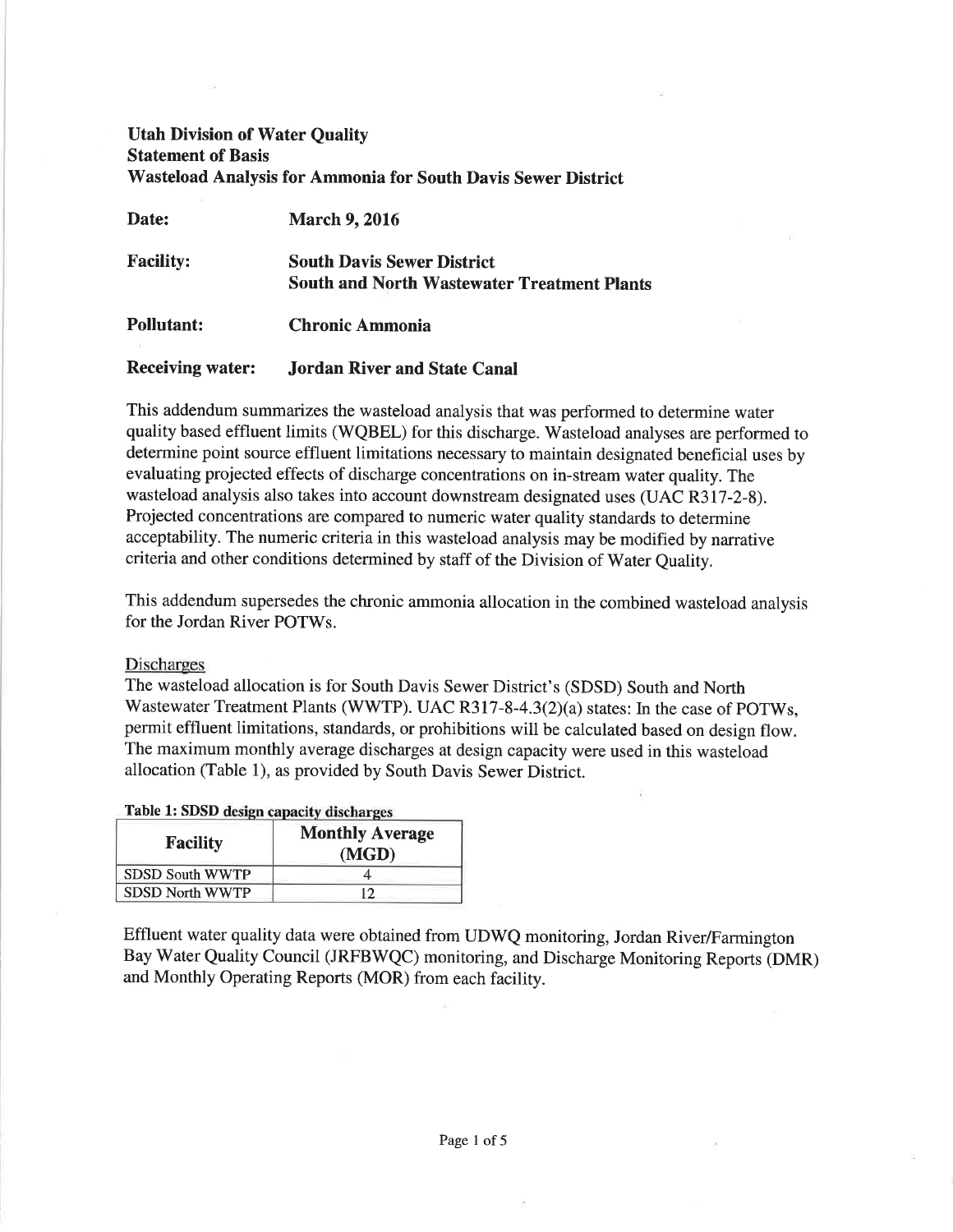## **Receiving Waters**

The receiving waters for this wasteload allocation are the Jordan River and State Canal. Per UAC R317-2-14, the designated beneficial uses for the Jordan River and State Canal are shown in Table 2.

| <b>Facility</b>                                                                | <b>Receiving Water</b>                                   | <b>Beneficial</b><br><b>Uses</b> |  |  |  |  |
|--------------------------------------------------------------------------------|----------------------------------------------------------|----------------------------------|--|--|--|--|
| <b>SDSD South WWTP</b>                                                         | Jordan River, from Farmington Bay to North Temple Street | 2B, 3B*, 3D, 4                   |  |  |  |  |
|                                                                                | State Canal, from Farmington Bay to confluence with the  | $2B, 3B*, 3D, 4$                 |  |  |  |  |
| SDSD North WWTP                                                                | Jordan River                                             |                                  |  |  |  |  |
| * Site specific criteria for dissolved oxygen. See UAC R317.2.14 Table 2.14.5. |                                                          |                                  |  |  |  |  |

## Table 2: Beneficial uses for receiving waters

Per UAC R3l7-2-6, following is the description for each beneficial use listed in Table2.

- Class 2B Protected for infrequent primary contact recreation. Also protected for secondary contact recreation where there is a low tikelihood of ingestion of water or a low degree of bodily contact with the water. Examples include, but are not limited to, wading, hunting, andfishing. a
- Class 3B Protected for warm water species of game fish and other warm water aquatic life, including the necessary aquatic organisms in their food chain. a
- Class 3D Protected for waterfowl, shore birds and other water-oriented wildlife not included in Classes 3A, 3B, or 3C, including the necessary aquatic organisms in their food chain. a
- Class 4 Protected for agricultural uses including irrigøtion of crops and stock watering. a

Typically, the critical flow for the wasteload analysis is considered the lowest stream flow for seven consecutive days with a ten year return frequency (7Q10). The seasonal 7Q10 flows calculated in the Jordan River Flow Analysis report (Borup and Haws, 1999) were used for the critical low flows for the tributaries and diversions along the Jordan River. The groundwater flow in each reach of the Jordan River was modified to match the groundwater flows in the August 2009 calibrated QUAL2Kw model used for the TMDL (Stantec 2010, UDWQ 2010), which were based on seasonal averages from the USGS groundwater model. The 5-year average flows for each POTW was used to determine upstream conditions. The flow diversions at Surplus Canal and Burnham Dam were modified so that the flow delivered to the lower Jordan River and State Canal matched Borup and Haws (1999).

Receiving and tributary water quality data were obtained from UDWQ and JRFBWQC monitoring sites. The average seasonal value was calculated for each constituent with available data in the receiving water for the period 2004 - 2014.

## Mixing Zone

The maximum allowable mixing zone is 15 minutes of travel time for acute conditions, not to exceed 507o of stream width, and 2,500 feet for chronic conditions, per UAC R3I7-2-5. Water quality standards must be met at the end of the mixing zone. The actual length of the mixing zone was not determined; however, it was presumed to remain within the maximum allowable mixing zone dimensions for each discharge.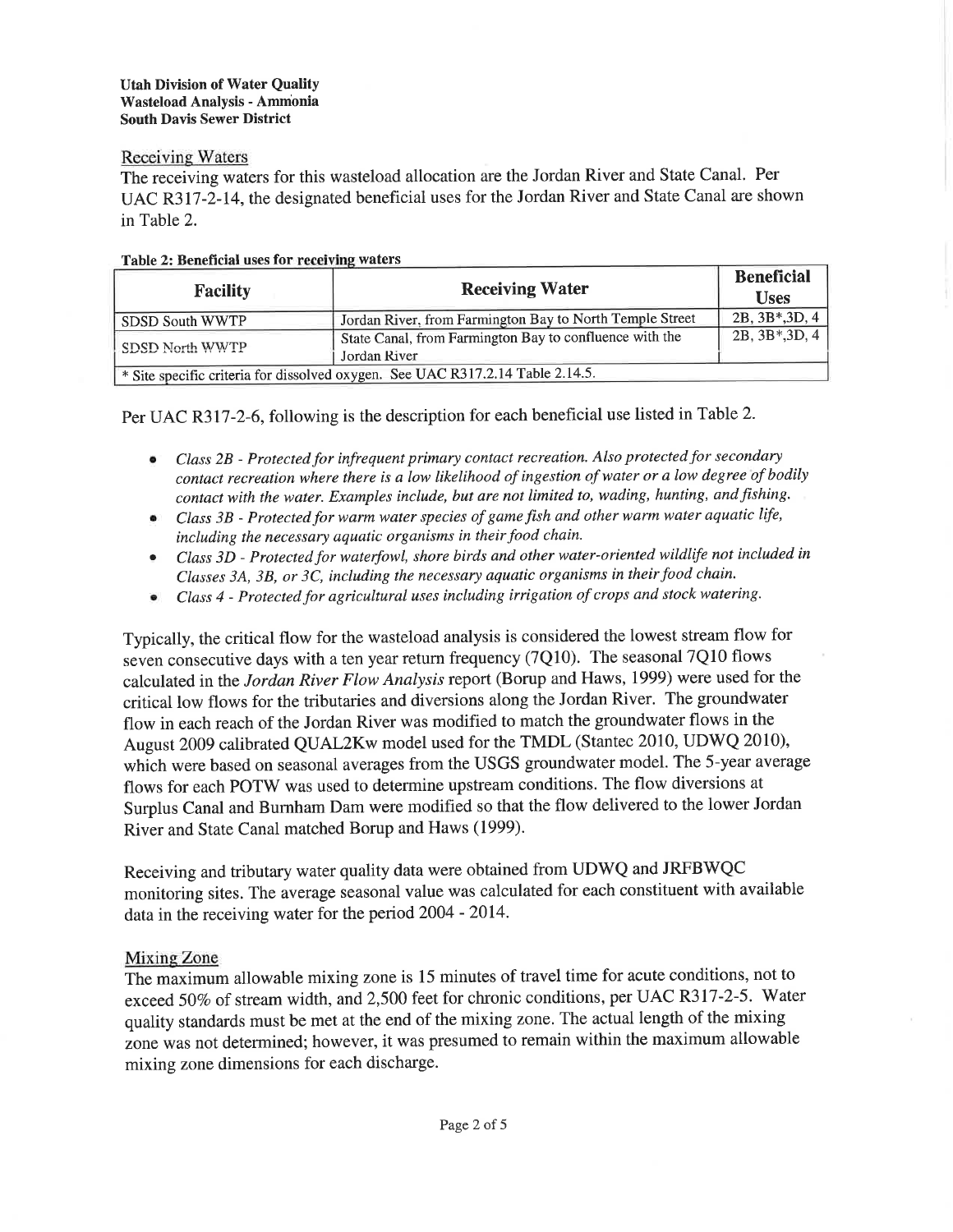## Parameters of Concern

The parameter of concern considered in this wasteload allocation is total ammonia nitrogen  $(TAN)$ .

## Ammonia Criteria and Fish Early Life Stages

The water quality criterion for chronic ammonia toxicity is dependent on temperature and pH. The chronic ammonia criterion is also dependent on the presence or absence of fish early life stages (ELS). An evaluation was conducted to determine the presence or absence of ELS in the lower Jordan River and State Canal. The provisional determination was that ELS are absent in the lower Jordan River and State Canal from November through February, subject to Division of Wildlife Resources review. A summary of this evaluation is attached to this WLA.

## Water Quality Modeling

A QUAL2Kw model of the Jordan River was populated and calibrated as part of the TMDL study (Stantec Consulting 2010, UDWQ 2010). The model was subsequently validated to a synoptic survey conducted by UDWQ and the Jordan River/Farmington Bay Water Quality Council (JRFBWQC) during July 2014 (UDWQ 2015). The model validation identified areas for future improvement of the model; however, the model was considered suitable for application to the wasteload allocation for ammonia.

The TMDL model of the Jordan River extends 52.4 miles from the outlet of Utah Lake to Burton Dam. For the purposes of the WLA, the model was broken at Burnham Dam (approximately 1.7 miles upstream of Burton Dam) and extended down State Canal to the Farmington Bay Waterfowl Management Area (approximately 3.5 miles downstream from Burnham Dam). The following point sources were added to the State Canal: A-1 Drain, South Davis Sewer District North WWTP, and outlet channel from Bountiful Pond (Mill Creek and Stone Creek). ln addition, the Jordan Basin WRF discharge was added to the Jordan River, as this discharge was not active at the time of the TMDL model development.

The Jordan River WLA QUAL2Kw model was used for determining the WQBEL for ammonia. Effluent concentrations were adjusted up to the current permit limits so that water quality criteria were not exceeded in the receiving water. Background condition for each plant was characterized by assuming each upstream plant was operating at average flow rate with average ammonia concentration in the effluent. For calculating the chronic ammonia criterion, fish early life stages (ELS) were assumed present March through October and absent November through February.

The calibration, validation and wasteload models are available for review by request.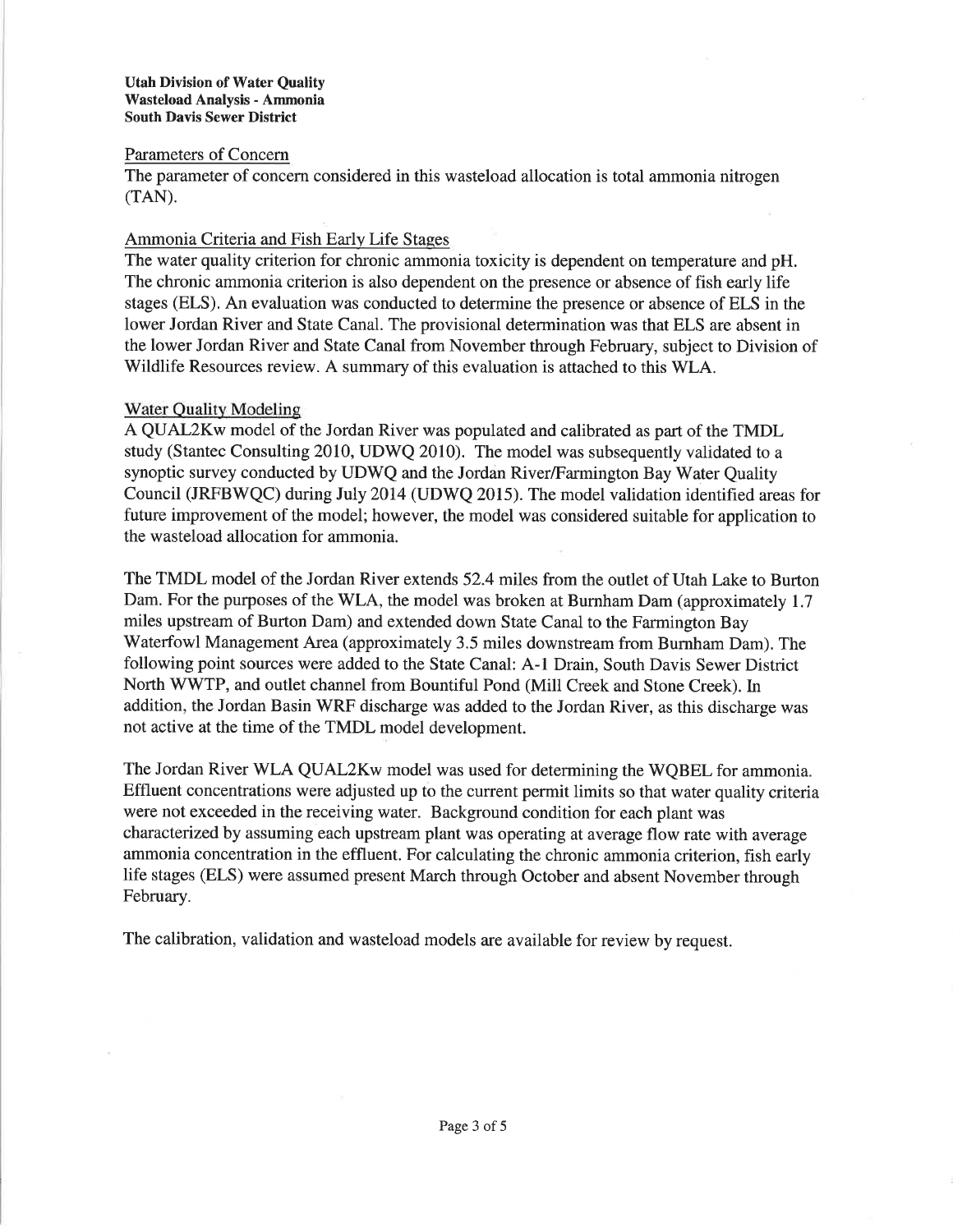#### Utah Division of Water Quality Wasteload Analysis - Ammonia South Davis Sewer District

# Ammonia Limits

The water quality based effluent limits determined as part of this combined wasteload allocation are summarized in Table 3.

| <b>Table 3: Ammonia Limits Summary</b> |  |  |  |  |  |
|----------------------------------------|--|--|--|--|--|
|----------------------------------------|--|--|--|--|--|

| <b>Effluent Constituent</b> | Averaging<br><b>Period</b> | <b>SDSD</b><br>South<br>WWTP | <b>SDSD</b><br><b>North</b><br><b>WWTP</b> |
|-----------------------------|----------------------------|------------------------------|--------------------------------------------|
| Flow (MGD)                  | Monthly                    | 4.0                          | 12.0                                       |
| Ammonia Chronic (mg/L)      |                            |                              |                                            |
| Summer (Jul-Sep)            |                            | 8.0                          | 8.0                                        |
| October                     |                            | 8.0                          | 8.0                                        |
| November-December           | Monthly                    | 20.0                         | 10.0                                       |
| January-February            | . PG                       | 15.0                         | 12.0                                       |
| March                       |                            | 8.0                          | 8.0                                        |
| Spring (Apr-Jun)            |                            | 12.0                         | 12.0                                       |

QUAL2Kw rates, input and output are summarized in Appendix A.

Models and supporting documentation are available for review upon request.

## Prepared by: Nicholas von Stackelberg, P.E. Standards and Technical Services Section

### Files:

WLA Document: sdsd\_potw\_nh3\_wla\_2015\_draft\_2016-03-09.docx<br>  $\frac{1}{2}$  OU 1.0  $\frac{1}{2}$  GeV have been Madaki isoday, ava2000, albumadik, 2010.1  $\frac{W}{2}$ W Calibration Model:  $jordan_aug2009_q2kw_1$  calib  $2010-8-26$ .xls QUAL2Kw Validation Model: jordan\_q2kw\_synoptic\_2014-07-22.xlsm QUAL2Kw Wasteload Model: jordan\_potw\_q2kw\_wla\_2015.xlsm

References:

Borup, B. and N. Haws. 1999. Jordan River Flow Analysis. Brigham Young University, Civil and Environmental Engineering Department, Provo, Utah. Prepared for State of Utah, Department of Environmental Quality, Division of Water Quality.

Cirrus Ecological Solutions and Stantec Consulting. 2013. Jordan River Total Maximum Daily Load Water Quality Study - Phase 1. Prepared for State of Utah, Department of Environmental Quality, Division of Water Quality.

Neilson, B.T., A.J. Hobson, N. von Stackelberg, M. Shupryt, and J.D. Ostermiller. 2012. Using QUAL2K Modeling to Support Nutrient Criteria Development and Wasteload Analyses in Utah. Prepared for State of Utah, Department of Environmental Quality, Division of Water Quality.

)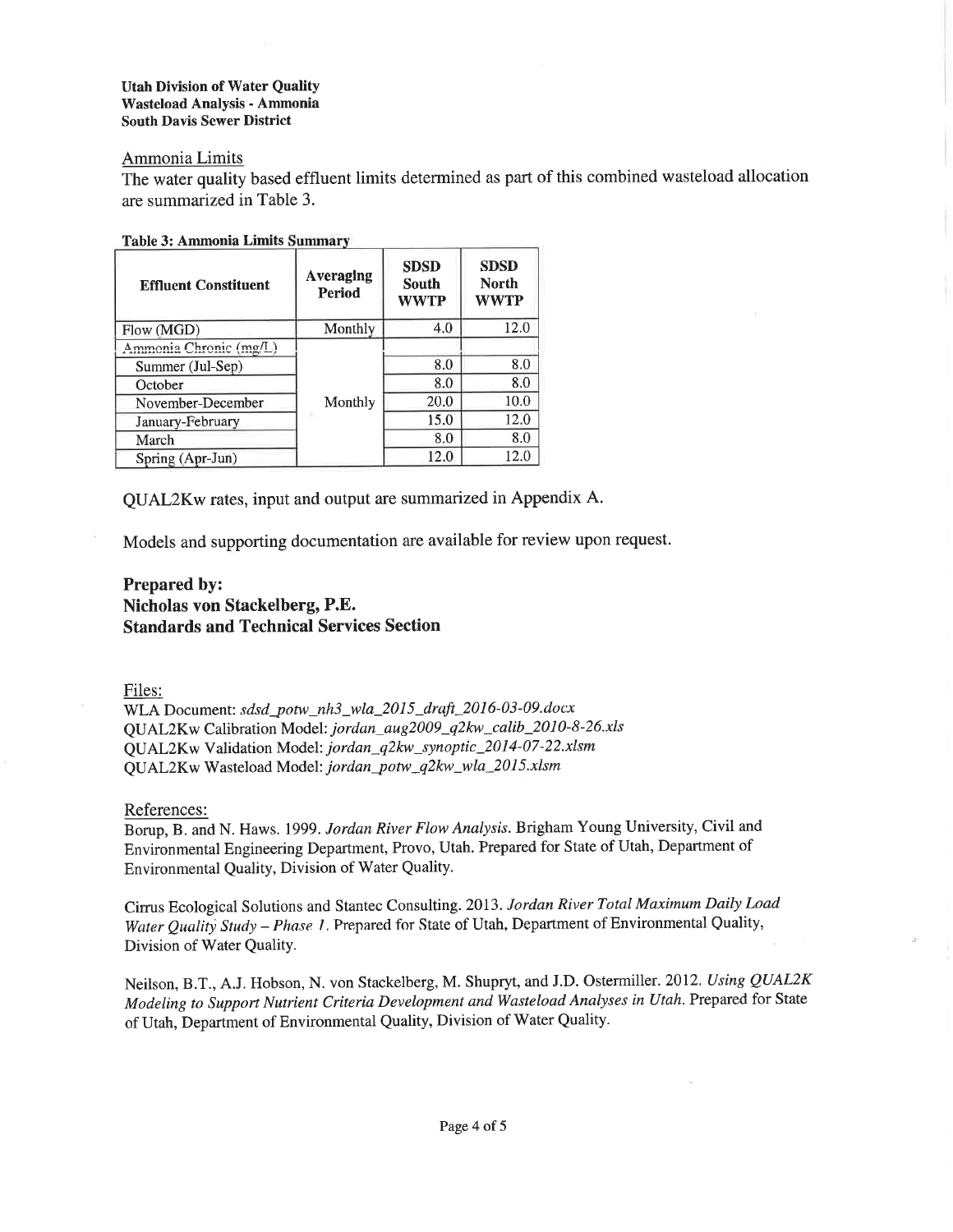#### Utah Division of Water Quality Wasteload Analysis - Arnmonia South Davis Sewer District

Stantec Consulting. 2070. Jordan River TMDL: 2010 QUAL2Kw Model Calibration Technical Memo Public Draft. Prepared for State of Utah, Department of Environmental Quality, Division of Water Quality. February 22,2010. 18 pp.

Utah DWQ. 2010. Jordan River TMDL QUAL2Kw model refinement. Prepared by N. Von Stackelberg P.E., State of Utah, Department of Environmental Quality, Division of Water Quality.

Utah DWQ. 2012. Utah Wasteload Analysis Procedures Version 1.0. State of Utah, Department of Environmental Quality, Division of Water Quality.

Utah DWQ 2012. Field Data Collection for QUAL2Kw Model Build and Calibration Standard Operating Procedures Version 1.0. State of Utah, Department of Environmental Quality, Division of Water Quality.

Utah DWQ. 2014. Utah's 2014 Integrated Report. State of Utah, Department of Environmental Quality, Division of Water Quality.

Utah DWQ. 2015. Jordan River Summer 2014 Synoptic Survey and QUAL2Kw Model Validation Report. Prepared by N. Von Stackelberg P.E., State of Utah, Department of Environmental Quality, Division of Water Quality.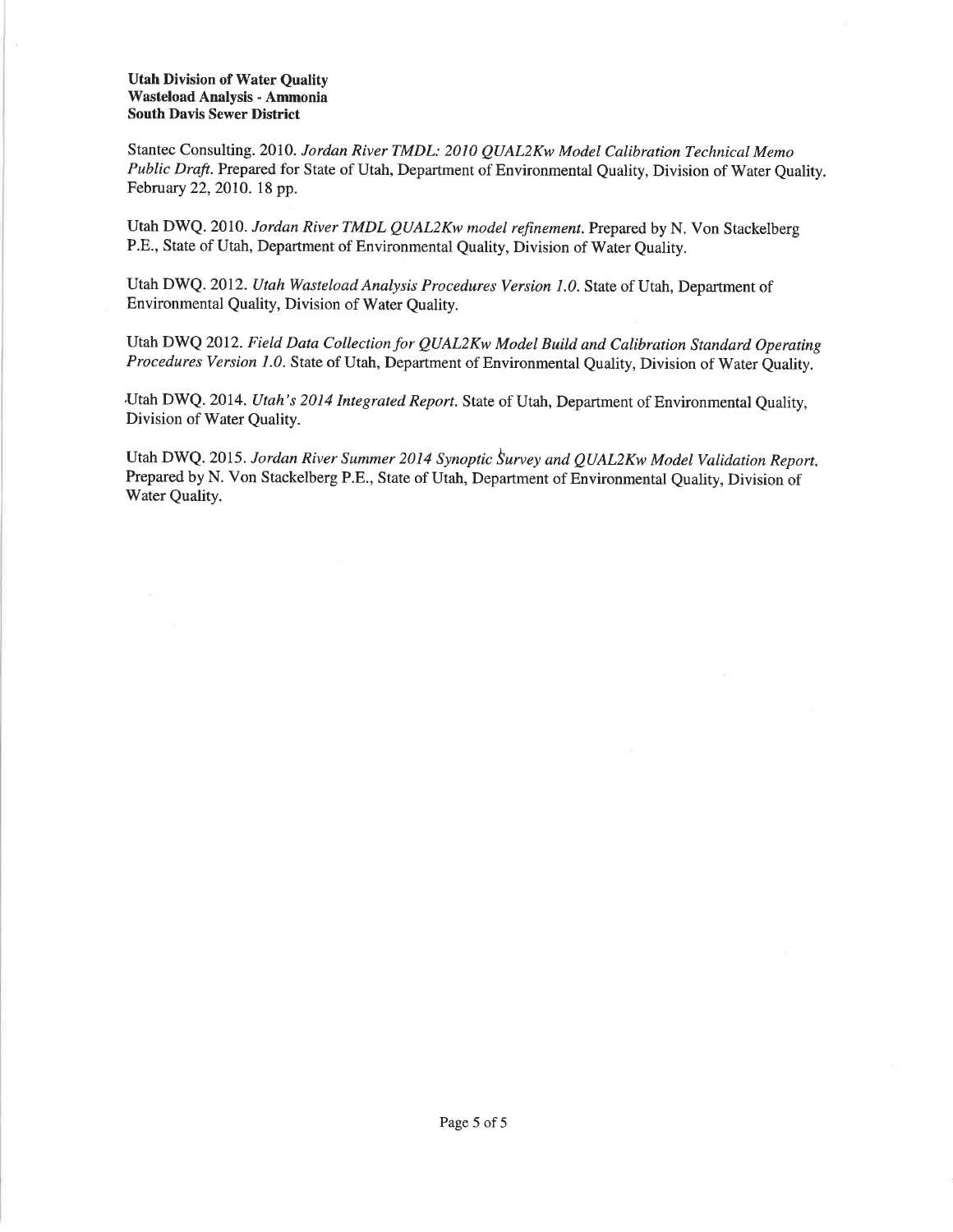#### WASTELOAD ANALYSIS [WLA] Appendix A: QUAL2Kw Analysis for Ammonia

| Discharging Facility: | South Davis Sewer District South and North Plants |
|-----------------------|---------------------------------------------------|
| Receiving Water:      | Jordan River and State Canal                      |
|                       |                                                   |

| Fully Mixed:         | No   |
|----------------------|------|
| Acute River Width:   | 50%  |
| Chronic River Width: | 100% |

#### Modeling lnformation

A QUAL2Kw model was used to determine these effluent limits.

Current State water quality standards are required to be met under a variety of conditions including in-stream flows targeted to the 7-day, 1O-year low flow (R317-2-9).

Other conditions used in the modeling effort reflect the environmental conditions expected at low stream flows.

#### Model lnputs

The following were utilized as inputs for the analysis.

| <b>Headwater - Utah Lake</b>        | Jul-Sep | Oct   | Nov-Dec | Jan-Feb | Mar   | Apr-Jun |
|-------------------------------------|---------|-------|---------|---------|-------|---------|
| Flow (cls)                          | 709.0   | 16.0  | 16.0    | 16.0    | 16.0  | 501.0   |
| Temperature, Mean (deg C)           | 21.5    | 11.7  | 9.7     | 4.2     | 5.9   | 15.2    |
| Temperature, Diel Range (deg C)     | 3.0     | 2.5   | 2.5     | 2.0     | 2.0   | 2.5     |
| Specific Conductance (umhos)        | 1635    | 1750  | 1750    | 1729    | 1729  | 1374    |
| Inorganic Suspended Solids (mg/L)   | 73.5    | 21.7  | 21.7    | 17.1    | 17.1  | 40.4    |
| Dissolved Oxygen, Mean (mg/L)       | 6.1     | 9.0   | 9.0     | 11.7    | 11.7  | 8.0     |
| Dissolved Oxygen, Diel Range (mg/L) | 2.5     | 2.0   | 2.0     | 1.5     | 1.5   | 2.0     |
| $CBOD5$ (mg/L)                      | 3.0     | 3.0   | 3.0     | 3.0     | 3.0   | 3.0     |
| Organic Nitrogen (mg/L)             | 0.900   | 0.900 | 0.900   | 0.900   | 0.900 | 0.900   |
| NH4-Nitrogen (mg/L)                 | 0.297   | 0.290 | 0.290   | 0.165   | 0.165 | 0.104   |
| NO3-Nitrogen (mg/L)                 | 0.800   | 0.800 | 0.800   | 0.800   | 0.800 | 0.800   |
| Organic Phosphorus (mg/L)           | 0.052   | 0.012 | 0.012   | 0.018   | 0.018 | 0.017   |
| Inorganic Ortho-Phosphorus (mg/L)   | 0.045   | 0.035 | 0.035   | 0.040   | 0.040 | 0.040   |
| Phytoplankton (µg/L)                | 27.3    | 9.0   | 9.0     | 15.0    | 15.0  | 8.1     |
| Detritus [POM] (mg/L)               | 17.9    | 6.3   | 6.3     | 7.9     | 7.9   | 9.3     |
| Alkalinity (mg/L)                   | 188     | 192   | 192     | 213     | 213   | 200     |
| рH                                  | 8.4     | 8.0   | 8.0     | 8.1     | 8.1   | 8.4     |

| Discharge Information - Jordan Basin WRF |         |       |         |         |       |         |  |
|------------------------------------------|---------|-------|---------|---------|-------|---------|--|
| <b>Chronic</b>                           | Jul-Sep | Oct   | Nov-Dec | Jan-Feb | Mar   | Apr-Jun |  |
| Flow (MGD)                               | 10.1    | 10.5  | 10.5    | 9.9     | 9.9   | 9.3     |  |
| Temperature (deg C)                      | 22.1    | 18.7  | 18.7    | 15.6    | 15.6  | 18.3    |  |
| Specific Conductance (umhos)             | 1791    | 1791  | 1791    | 1791    | 1791  | 1791    |  |
| Inorganic Suspended Solids (mg/L)        | 1.5     | 1.5   | 1.5     | 1.5     | 1,5   | 1.5     |  |
| Dissolved Oxygen (mg/L)                  | 5.0     | 5.0   | 5.0     | 5.0     | 5.0   | 5.0     |  |
| CBOD <sub>5</sub> (mq/L)                 | 15.0    | 15.0  | 15.0    | 15.0    | 15.0  | 15.0    |  |
| Organic Nitrogen (mg/L)                  | 0.500   | 0.500 | 0.500   | 0.500   | 0.500 | 0.500   |  |
| NH4-Nitrogen (mg/L)                      | 0.158   | 0.158 | 0.158   | 0.158   | 0.158 | 0.158   |  |
| NO3-Nitrogen (mg/L)                      | 7.800   | 7.800 | 7.800   | 7.800   | 7,800 | 7.800   |  |
| Organic Phosphorus (mg/L)                | 0.080   | 0.080 | 0.080   | 0.080   | 0.080 | 0.080   |  |
| Inorganic Ortho-Phosphorus (mg/L)        | 0.320   | 0.320 | 0.320   | 0.320   | 0.320 | 0.320   |  |
| Phytoplankton (µg/L)                     | 0.400   | 0.400 | 0.400   | 0.400   | 0.400 | 0.400   |  |
| Detritus [POM] (mg/L)                    | 0.5     | 0.5   | 0.5     | 0.5     | 0.5   | 0.5     |  |
| Alkalinity (mg/L)                        | 200     | 200   | 200     | 200     | 200   | 200     |  |
| рH                                       | 7.5     | 7.5   | 7.5     | 7.5     | 7.5   | 7.5     |  |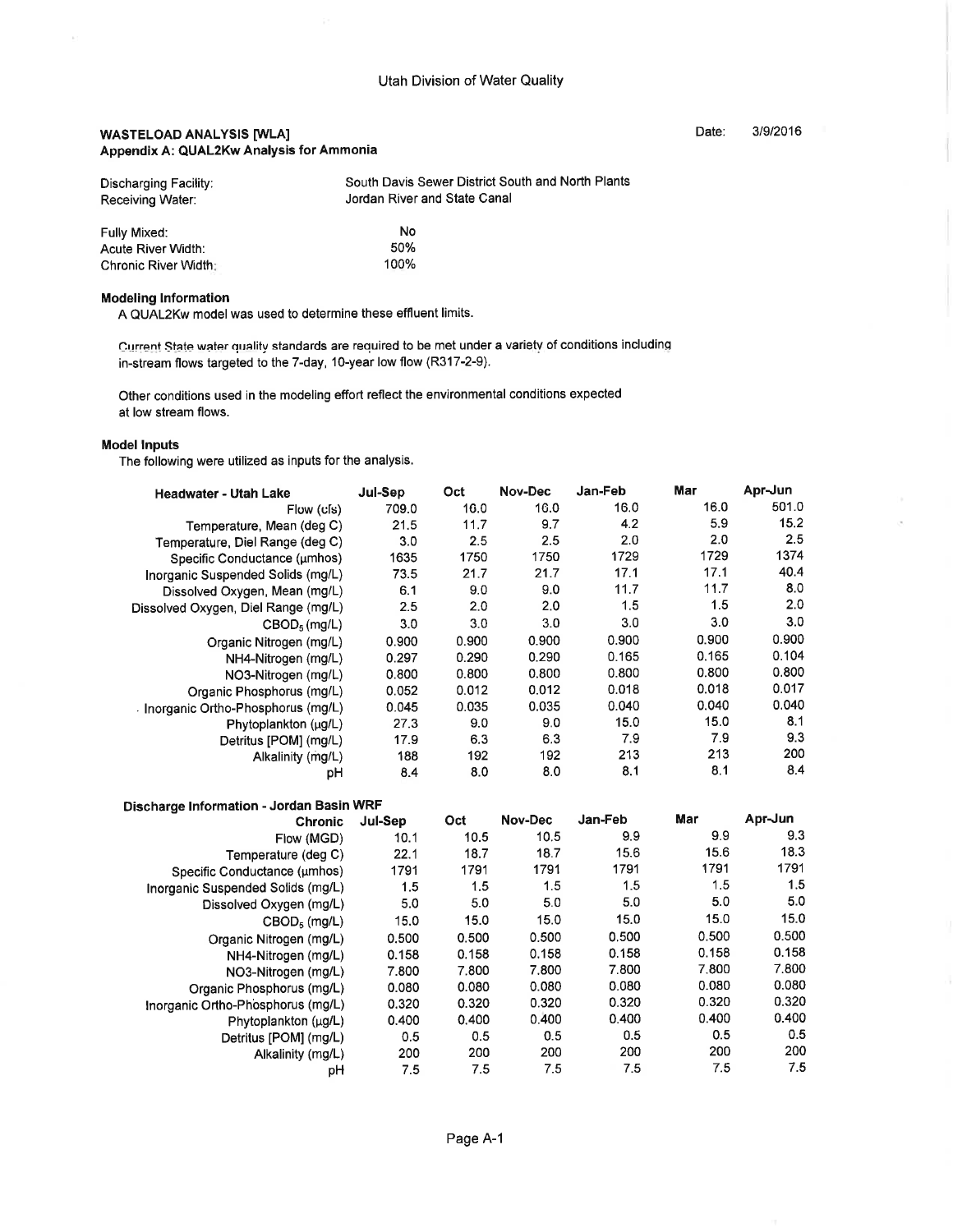| Jul-Sep<br>Oct<br>Nov-Dec<br>Jan-Feb<br>Mar<br><b>Chronic</b><br>Apr-Jun<br>Flow (MGD)<br>21.7<br>20.7<br>20.7<br>20.2<br>20.2<br>20.3<br>Temperature (deg C)<br>22.0<br>20.0<br>18.1<br>14.4<br>18.0<br>14.7<br>Specific Conductance (umhos)<br>1557<br>1605<br>1487<br>1487<br>1605<br>1517<br>Inorganic Suspended Solids (mg/L)<br>6.0<br>6.0<br>6.0<br>6.0<br>6.0<br>6.0<br>5.0<br>5.0<br>5.0<br>5.0<br>5.0<br>5.0<br>Dissolved Oxygen (mg/L)<br>$CBOD5$ (mg/L)<br>15.0<br>15.0<br>15.0<br>15.0<br>15.0<br>15.0<br>ò.<br>Organic Nitrogen (mg/L)<br>1.250<br>1.250<br>1.250<br>1,250<br>1,250<br>1,250<br>0.086<br>0.113<br>NH4-Nitrogen (mg/L)<br>0.113<br>0.135<br>0.135<br>0.113<br>NO3-Nitrogen (mg/L)<br>17.000<br>17.000<br>17.000<br>17.000<br>17.000<br>17.000<br>Organic Phosphorus (mg/L)<br>0.400<br>0.200<br>0.200<br>0.300<br>0.300<br>0.500<br>Inorganic Ortho-Phosphorus (mg/L)<br>2.700<br>3.100<br>3.100<br>2.800<br>2.800<br>2.700<br>Phytoplankton (µg/L)<br>0.000<br>0.000<br>0.000<br>0.000<br>0.000<br>0.000<br>Detritus [POM] (mg/L)<br>0.0<br>0.0<br>0.0<br>0.0<br>0.0<br>0.0<br>Alkalinity (mg/L)<br>191<br>169<br>169<br>169<br>169<br>180<br>7.5<br>7.5<br>7.5<br>7.5<br>рH<br>7.5<br>7.5<br><b>Discharge Information - Central Valley WRF</b><br><b>Chronic</b><br>Jul-Sep<br>Oct<br>Nov-Dec<br>Jan-Feb<br>Mar<br>Apr-Jun<br>Flow (MGD)<br>51.8<br>49.7<br>49.7<br>51.1<br>51.1<br>56.9<br>Temperature (deg C)<br>21.8<br>18.4<br>16.1<br>12.8<br>13.3<br>16.9<br>Specific Conductance (umhos)<br>1335<br>1314<br>1403<br>1314<br>1403<br>1403<br>Inorganic Suspended Solids (mg/L)<br>5.5<br>5.5<br>5.5<br>5.5<br>5.5<br>5.5<br>Dissolved Oxygen (mg/L)<br>5.0<br>5.0<br>5.0<br>5.0<br>5.0<br>5.0<br>CBOD <sub>5</sub> (mg/L)<br>27.0<br>28.0<br>28.0<br>28.0<br>28.0<br>28.0<br>Organic Nitrogen (mg/L)<br>2,000<br>2,000<br>2.000<br>2.000<br>2.000<br>2.000<br>NH4-Nitrogen (mg/L)<br>1.247<br>1.269<br>1.269<br>2.266<br>2.266<br>0.990<br>NO3-Nitrogen (mg/L)<br>12.500<br>12.500<br>12.500<br>12.500<br>12.500<br>12.500<br>Organic Phosphorus (mg/L)<br>0.200<br>0.200<br>0.200<br>0.400<br>0.300<br>0.400<br>Inorganic Ortho-Phosphorus (mg/L)<br>2,900<br>2,800<br>2.800<br>2.600<br>2.600<br>2.700<br>Phytoplankton (µg/L)<br>0.000<br>0.000<br>0.000<br>0.000<br>0.000<br>0.000<br>Detritus [POM] (mg/L)<br>0.0<br>0.0<br>0.0<br>0.0<br>0.0<br>0.0<br>Alkalinity (mg/L)<br>168<br>169<br>169<br>177<br>177<br>179<br>7.3<br>7.2<br>7.2<br>pH<br>7.4<br>7.4<br>7.2<br>Discharge Information - South Davis Sewer District South WWTP<br>Jul-Sep<br>Oct<br><b>Nov-Dec</b><br>Jan-Feb<br><b>Chronic</b><br>Mar<br>Apr-Jun<br>3.4<br>Flow (MGD)<br>3.4<br>3,4<br>3.4<br>3.4<br>3.4<br>Temperature (deg C)<br>23.0<br>16.7<br>12.6<br>19.5<br>18.7<br>13.8<br>Specific Conductance (umhos)<br>2733<br>2722<br>2722<br>2923<br>2923<br>2808<br>Inorganic Suspended Solids (mg/L)<br>12.0<br>12.0<br>12.0<br>12.0<br>12.0<br>12.0<br>Dissolved Oxygen (mg/L)<br>5.0<br>5.0<br>5.0<br>5.0<br>5.0<br>5.0<br>20.0<br>25.0<br>25.0<br>$\text{CBOD}_5$ (mg/L)<br>25.0<br>25.0<br>25.0<br>Organic Nitrogen (mg/L)<br>2.000<br>2.000<br>2.000<br>2.000<br>2.000<br>2.000<br>NO3-Nitrogen (mg/L)<br>10.000<br>10.000<br>10.000<br>10.000<br>10.000<br>10.000<br>Organic Phosphorus (mg/L)<br>0.500<br>0.400<br>0.400<br>0.800<br>0.800<br>0.500<br>Inorganic Ortho-Phosphorus (mg/L)<br>1.100<br>1.000<br>1.000<br>1.000<br>1.000<br>1.200<br>Phytoplankton (µg/L)<br>0.000<br>0.000<br>0.000<br>0.000<br>0.000<br>0.000<br>Detritus [POM] (mg/L)<br>0.0<br>0.0<br>0.0<br>$0.0\,$<br>0.0<br>0.0<br>Alkalinity (mg/L)<br>296<br>294<br>294<br>334<br>334<br>300<br>pH | <b>Discharge Information - South Valley WRF</b> |     |     |     |     |     |     |
|--------------------------------------------------------------------------------------------------------------------------------------------------------------------------------------------------------------------------------------------------------------------------------------------------------------------------------------------------------------------------------------------------------------------------------------------------------------------------------------------------------------------------------------------------------------------------------------------------------------------------------------------------------------------------------------------------------------------------------------------------------------------------------------------------------------------------------------------------------------------------------------------------------------------------------------------------------------------------------------------------------------------------------------------------------------------------------------------------------------------------------------------------------------------------------------------------------------------------------------------------------------------------------------------------------------------------------------------------------------------------------------------------------------------------------------------------------------------------------------------------------------------------------------------------------------------------------------------------------------------------------------------------------------------------------------------------------------------------------------------------------------------------------------------------------------------------------------------------------------------------------------------------------------------------------------------------------------------------------------------------------------------------------------------------------------------------------------------------------------------------------------------------------------------------------------------------------------------------------------------------------------------------------------------------------------------------------------------------------------------------------------------------------------------------------------------------------------------------------------------------------------------------------------------------------------------------------------------------------------------------------------------------------------------------------------------------------------------------------------------------------------------------------------------------------------------------------------------------------------------------------------------------------------------------------------------------------------------------------------------------------------------------------------------------------------------------------------------------------------------------------------------------------------------------------------------------------------------------------------------------------------------------------------------------------------------------------------------------------------------------------------------------------------------------------------------------------------------------------------------------------------------------------------------------------------------------------------------------------------------------------------------------------------------------------------------------|-------------------------------------------------|-----|-----|-----|-----|-----|-----|
|                                                                                                                                                                                                                                                                                                                                                                                                                                                                                                                                                                                                                                                                                                                                                                                                                                                                                                                                                                                                                                                                                                                                                                                                                                                                                                                                                                                                                                                                                                                                                                                                                                                                                                                                                                                                                                                                                                                                                                                                                                                                                                                                                                                                                                                                                                                                                                                                                                                                                                                                                                                                                                                                                                                                                                                                                                                                                                                                                                                                                                                                                                                                                                                                                                                                                                                                                                                                                                                                                                                                                                                                                                                                                                  |                                                 |     |     |     |     |     |     |
|                                                                                                                                                                                                                                                                                                                                                                                                                                                                                                                                                                                                                                                                                                                                                                                                                                                                                                                                                                                                                                                                                                                                                                                                                                                                                                                                                                                                                                                                                                                                                                                                                                                                                                                                                                                                                                                                                                                                                                                                                                                                                                                                                                                                                                                                                                                                                                                                                                                                                                                                                                                                                                                                                                                                                                                                                                                                                                                                                                                                                                                                                                                                                                                                                                                                                                                                                                                                                                                                                                                                                                                                                                                                                                  |                                                 |     |     |     |     |     |     |
|                                                                                                                                                                                                                                                                                                                                                                                                                                                                                                                                                                                                                                                                                                                                                                                                                                                                                                                                                                                                                                                                                                                                                                                                                                                                                                                                                                                                                                                                                                                                                                                                                                                                                                                                                                                                                                                                                                                                                                                                                                                                                                                                                                                                                                                                                                                                                                                                                                                                                                                                                                                                                                                                                                                                                                                                                                                                                                                                                                                                                                                                                                                                                                                                                                                                                                                                                                                                                                                                                                                                                                                                                                                                                                  |                                                 |     |     |     |     |     |     |
|                                                                                                                                                                                                                                                                                                                                                                                                                                                                                                                                                                                                                                                                                                                                                                                                                                                                                                                                                                                                                                                                                                                                                                                                                                                                                                                                                                                                                                                                                                                                                                                                                                                                                                                                                                                                                                                                                                                                                                                                                                                                                                                                                                                                                                                                                                                                                                                                                                                                                                                                                                                                                                                                                                                                                                                                                                                                                                                                                                                                                                                                                                                                                                                                                                                                                                                                                                                                                                                                                                                                                                                                                                                                                                  |                                                 |     |     |     |     |     |     |
|                                                                                                                                                                                                                                                                                                                                                                                                                                                                                                                                                                                                                                                                                                                                                                                                                                                                                                                                                                                                                                                                                                                                                                                                                                                                                                                                                                                                                                                                                                                                                                                                                                                                                                                                                                                                                                                                                                                                                                                                                                                                                                                                                                                                                                                                                                                                                                                                                                                                                                                                                                                                                                                                                                                                                                                                                                                                                                                                                                                                                                                                                                                                                                                                                                                                                                                                                                                                                                                                                                                                                                                                                                                                                                  |                                                 |     |     |     |     |     |     |
|                                                                                                                                                                                                                                                                                                                                                                                                                                                                                                                                                                                                                                                                                                                                                                                                                                                                                                                                                                                                                                                                                                                                                                                                                                                                                                                                                                                                                                                                                                                                                                                                                                                                                                                                                                                                                                                                                                                                                                                                                                                                                                                                                                                                                                                                                                                                                                                                                                                                                                                                                                                                                                                                                                                                                                                                                                                                                                                                                                                                                                                                                                                                                                                                                                                                                                                                                                                                                                                                                                                                                                                                                                                                                                  |                                                 |     |     |     |     |     |     |
|                                                                                                                                                                                                                                                                                                                                                                                                                                                                                                                                                                                                                                                                                                                                                                                                                                                                                                                                                                                                                                                                                                                                                                                                                                                                                                                                                                                                                                                                                                                                                                                                                                                                                                                                                                                                                                                                                                                                                                                                                                                                                                                                                                                                                                                                                                                                                                                                                                                                                                                                                                                                                                                                                                                                                                                                                                                                                                                                                                                                                                                                                                                                                                                                                                                                                                                                                                                                                                                                                                                                                                                                                                                                                                  |                                                 |     |     |     |     |     |     |
|                                                                                                                                                                                                                                                                                                                                                                                                                                                                                                                                                                                                                                                                                                                                                                                                                                                                                                                                                                                                                                                                                                                                                                                                                                                                                                                                                                                                                                                                                                                                                                                                                                                                                                                                                                                                                                                                                                                                                                                                                                                                                                                                                                                                                                                                                                                                                                                                                                                                                                                                                                                                                                                                                                                                                                                                                                                                                                                                                                                                                                                                                                                                                                                                                                                                                                                                                                                                                                                                                                                                                                                                                                                                                                  |                                                 |     |     |     |     |     |     |
|                                                                                                                                                                                                                                                                                                                                                                                                                                                                                                                                                                                                                                                                                                                                                                                                                                                                                                                                                                                                                                                                                                                                                                                                                                                                                                                                                                                                                                                                                                                                                                                                                                                                                                                                                                                                                                                                                                                                                                                                                                                                                                                                                                                                                                                                                                                                                                                                                                                                                                                                                                                                                                                                                                                                                                                                                                                                                                                                                                                                                                                                                                                                                                                                                                                                                                                                                                                                                                                                                                                                                                                                                                                                                                  |                                                 |     |     |     |     |     |     |
|                                                                                                                                                                                                                                                                                                                                                                                                                                                                                                                                                                                                                                                                                                                                                                                                                                                                                                                                                                                                                                                                                                                                                                                                                                                                                                                                                                                                                                                                                                                                                                                                                                                                                                                                                                                                                                                                                                                                                                                                                                                                                                                                                                                                                                                                                                                                                                                                                                                                                                                                                                                                                                                                                                                                                                                                                                                                                                                                                                                                                                                                                                                                                                                                                                                                                                                                                                                                                                                                                                                                                                                                                                                                                                  |                                                 |     |     |     |     |     |     |
|                                                                                                                                                                                                                                                                                                                                                                                                                                                                                                                                                                                                                                                                                                                                                                                                                                                                                                                                                                                                                                                                                                                                                                                                                                                                                                                                                                                                                                                                                                                                                                                                                                                                                                                                                                                                                                                                                                                                                                                                                                                                                                                                                                                                                                                                                                                                                                                                                                                                                                                                                                                                                                                                                                                                                                                                                                                                                                                                                                                                                                                                                                                                                                                                                                                                                                                                                                                                                                                                                                                                                                                                                                                                                                  |                                                 |     |     |     |     |     |     |
|                                                                                                                                                                                                                                                                                                                                                                                                                                                                                                                                                                                                                                                                                                                                                                                                                                                                                                                                                                                                                                                                                                                                                                                                                                                                                                                                                                                                                                                                                                                                                                                                                                                                                                                                                                                                                                                                                                                                                                                                                                                                                                                                                                                                                                                                                                                                                                                                                                                                                                                                                                                                                                                                                                                                                                                                                                                                                                                                                                                                                                                                                                                                                                                                                                                                                                                                                                                                                                                                                                                                                                                                                                                                                                  |                                                 |     |     |     |     |     |     |
|                                                                                                                                                                                                                                                                                                                                                                                                                                                                                                                                                                                                                                                                                                                                                                                                                                                                                                                                                                                                                                                                                                                                                                                                                                                                                                                                                                                                                                                                                                                                                                                                                                                                                                                                                                                                                                                                                                                                                                                                                                                                                                                                                                                                                                                                                                                                                                                                                                                                                                                                                                                                                                                                                                                                                                                                                                                                                                                                                                                                                                                                                                                                                                                                                                                                                                                                                                                                                                                                                                                                                                                                                                                                                                  |                                                 |     |     |     |     |     |     |
|                                                                                                                                                                                                                                                                                                                                                                                                                                                                                                                                                                                                                                                                                                                                                                                                                                                                                                                                                                                                                                                                                                                                                                                                                                                                                                                                                                                                                                                                                                                                                                                                                                                                                                                                                                                                                                                                                                                                                                                                                                                                                                                                                                                                                                                                                                                                                                                                                                                                                                                                                                                                                                                                                                                                                                                                                                                                                                                                                                                                                                                                                                                                                                                                                                                                                                                                                                                                                                                                                                                                                                                                                                                                                                  |                                                 |     |     |     |     |     |     |
|                                                                                                                                                                                                                                                                                                                                                                                                                                                                                                                                                                                                                                                                                                                                                                                                                                                                                                                                                                                                                                                                                                                                                                                                                                                                                                                                                                                                                                                                                                                                                                                                                                                                                                                                                                                                                                                                                                                                                                                                                                                                                                                                                                                                                                                                                                                                                                                                                                                                                                                                                                                                                                                                                                                                                                                                                                                                                                                                                                                                                                                                                                                                                                                                                                                                                                                                                                                                                                                                                                                                                                                                                                                                                                  |                                                 |     |     |     |     |     |     |
|                                                                                                                                                                                                                                                                                                                                                                                                                                                                                                                                                                                                                                                                                                                                                                                                                                                                                                                                                                                                                                                                                                                                                                                                                                                                                                                                                                                                                                                                                                                                                                                                                                                                                                                                                                                                                                                                                                                                                                                                                                                                                                                                                                                                                                                                                                                                                                                                                                                                                                                                                                                                                                                                                                                                                                                                                                                                                                                                                                                                                                                                                                                                                                                                                                                                                                                                                                                                                                                                                                                                                                                                                                                                                                  |                                                 |     |     |     |     |     |     |
|                                                                                                                                                                                                                                                                                                                                                                                                                                                                                                                                                                                                                                                                                                                                                                                                                                                                                                                                                                                                                                                                                                                                                                                                                                                                                                                                                                                                                                                                                                                                                                                                                                                                                                                                                                                                                                                                                                                                                                                                                                                                                                                                                                                                                                                                                                                                                                                                                                                                                                                                                                                                                                                                                                                                                                                                                                                                                                                                                                                                                                                                                                                                                                                                                                                                                                                                                                                                                                                                                                                                                                                                                                                                                                  |                                                 |     |     |     |     |     |     |
|                                                                                                                                                                                                                                                                                                                                                                                                                                                                                                                                                                                                                                                                                                                                                                                                                                                                                                                                                                                                                                                                                                                                                                                                                                                                                                                                                                                                                                                                                                                                                                                                                                                                                                                                                                                                                                                                                                                                                                                                                                                                                                                                                                                                                                                                                                                                                                                                                                                                                                                                                                                                                                                                                                                                                                                                                                                                                                                                                                                                                                                                                                                                                                                                                                                                                                                                                                                                                                                                                                                                                                                                                                                                                                  |                                                 |     |     |     |     |     |     |
|                                                                                                                                                                                                                                                                                                                                                                                                                                                                                                                                                                                                                                                                                                                                                                                                                                                                                                                                                                                                                                                                                                                                                                                                                                                                                                                                                                                                                                                                                                                                                                                                                                                                                                                                                                                                                                                                                                                                                                                                                                                                                                                                                                                                                                                                                                                                                                                                                                                                                                                                                                                                                                                                                                                                                                                                                                                                                                                                                                                                                                                                                                                                                                                                                                                                                                                                                                                                                                                                                                                                                                                                                                                                                                  |                                                 |     |     |     |     |     |     |
|                                                                                                                                                                                                                                                                                                                                                                                                                                                                                                                                                                                                                                                                                                                                                                                                                                                                                                                                                                                                                                                                                                                                                                                                                                                                                                                                                                                                                                                                                                                                                                                                                                                                                                                                                                                                                                                                                                                                                                                                                                                                                                                                                                                                                                                                                                                                                                                                                                                                                                                                                                                                                                                                                                                                                                                                                                                                                                                                                                                                                                                                                                                                                                                                                                                                                                                                                                                                                                                                                                                                                                                                                                                                                                  |                                                 |     |     |     |     |     |     |
|                                                                                                                                                                                                                                                                                                                                                                                                                                                                                                                                                                                                                                                                                                                                                                                                                                                                                                                                                                                                                                                                                                                                                                                                                                                                                                                                                                                                                                                                                                                                                                                                                                                                                                                                                                                                                                                                                                                                                                                                                                                                                                                                                                                                                                                                                                                                                                                                                                                                                                                                                                                                                                                                                                                                                                                                                                                                                                                                                                                                                                                                                                                                                                                                                                                                                                                                                                                                                                                                                                                                                                                                                                                                                                  |                                                 |     |     |     |     |     |     |
|                                                                                                                                                                                                                                                                                                                                                                                                                                                                                                                                                                                                                                                                                                                                                                                                                                                                                                                                                                                                                                                                                                                                                                                                                                                                                                                                                                                                                                                                                                                                                                                                                                                                                                                                                                                                                                                                                                                                                                                                                                                                                                                                                                                                                                                                                                                                                                                                                                                                                                                                                                                                                                                                                                                                                                                                                                                                                                                                                                                                                                                                                                                                                                                                                                                                                                                                                                                                                                                                                                                                                                                                                                                                                                  |                                                 |     |     |     |     |     |     |
|                                                                                                                                                                                                                                                                                                                                                                                                                                                                                                                                                                                                                                                                                                                                                                                                                                                                                                                                                                                                                                                                                                                                                                                                                                                                                                                                                                                                                                                                                                                                                                                                                                                                                                                                                                                                                                                                                                                                                                                                                                                                                                                                                                                                                                                                                                                                                                                                                                                                                                                                                                                                                                                                                                                                                                                                                                                                                                                                                                                                                                                                                                                                                                                                                                                                                                                                                                                                                                                                                                                                                                                                                                                                                                  |                                                 |     |     |     |     |     |     |
|                                                                                                                                                                                                                                                                                                                                                                                                                                                                                                                                                                                                                                                                                                                                                                                                                                                                                                                                                                                                                                                                                                                                                                                                                                                                                                                                                                                                                                                                                                                                                                                                                                                                                                                                                                                                                                                                                                                                                                                                                                                                                                                                                                                                                                                                                                                                                                                                                                                                                                                                                                                                                                                                                                                                                                                                                                                                                                                                                                                                                                                                                                                                                                                                                                                                                                                                                                                                                                                                                                                                                                                                                                                                                                  |                                                 |     |     |     |     |     |     |
|                                                                                                                                                                                                                                                                                                                                                                                                                                                                                                                                                                                                                                                                                                                                                                                                                                                                                                                                                                                                                                                                                                                                                                                                                                                                                                                                                                                                                                                                                                                                                                                                                                                                                                                                                                                                                                                                                                                                                                                                                                                                                                                                                                                                                                                                                                                                                                                                                                                                                                                                                                                                                                                                                                                                                                                                                                                                                                                                                                                                                                                                                                                                                                                                                                                                                                                                                                                                                                                                                                                                                                                                                                                                                                  |                                                 |     |     |     |     |     |     |
|                                                                                                                                                                                                                                                                                                                                                                                                                                                                                                                                                                                                                                                                                                                                                                                                                                                                                                                                                                                                                                                                                                                                                                                                                                                                                                                                                                                                                                                                                                                                                                                                                                                                                                                                                                                                                                                                                                                                                                                                                                                                                                                                                                                                                                                                                                                                                                                                                                                                                                                                                                                                                                                                                                                                                                                                                                                                                                                                                                                                                                                                                                                                                                                                                                                                                                                                                                                                                                                                                                                                                                                                                                                                                                  |                                                 |     |     |     |     |     |     |
|                                                                                                                                                                                                                                                                                                                                                                                                                                                                                                                                                                                                                                                                                                                                                                                                                                                                                                                                                                                                                                                                                                                                                                                                                                                                                                                                                                                                                                                                                                                                                                                                                                                                                                                                                                                                                                                                                                                                                                                                                                                                                                                                                                                                                                                                                                                                                                                                                                                                                                                                                                                                                                                                                                                                                                                                                                                                                                                                                                                                                                                                                                                                                                                                                                                                                                                                                                                                                                                                                                                                                                                                                                                                                                  |                                                 |     |     |     |     |     |     |
|                                                                                                                                                                                                                                                                                                                                                                                                                                                                                                                                                                                                                                                                                                                                                                                                                                                                                                                                                                                                                                                                                                                                                                                                                                                                                                                                                                                                                                                                                                                                                                                                                                                                                                                                                                                                                                                                                                                                                                                                                                                                                                                                                                                                                                                                                                                                                                                                                                                                                                                                                                                                                                                                                                                                                                                                                                                                                                                                                                                                                                                                                                                                                                                                                                                                                                                                                                                                                                                                                                                                                                                                                                                                                                  |                                                 |     |     |     |     |     |     |
|                                                                                                                                                                                                                                                                                                                                                                                                                                                                                                                                                                                                                                                                                                                                                                                                                                                                                                                                                                                                                                                                                                                                                                                                                                                                                                                                                                                                                                                                                                                                                                                                                                                                                                                                                                                                                                                                                                                                                                                                                                                                                                                                                                                                                                                                                                                                                                                                                                                                                                                                                                                                                                                                                                                                                                                                                                                                                                                                                                                                                                                                                                                                                                                                                                                                                                                                                                                                                                                                                                                                                                                                                                                                                                  |                                                 |     |     |     |     |     |     |
|                                                                                                                                                                                                                                                                                                                                                                                                                                                                                                                                                                                                                                                                                                                                                                                                                                                                                                                                                                                                                                                                                                                                                                                                                                                                                                                                                                                                                                                                                                                                                                                                                                                                                                                                                                                                                                                                                                                                                                                                                                                                                                                                                                                                                                                                                                                                                                                                                                                                                                                                                                                                                                                                                                                                                                                                                                                                                                                                                                                                                                                                                                                                                                                                                                                                                                                                                                                                                                                                                                                                                                                                                                                                                                  |                                                 |     |     |     |     |     |     |
|                                                                                                                                                                                                                                                                                                                                                                                                                                                                                                                                                                                                                                                                                                                                                                                                                                                                                                                                                                                                                                                                                                                                                                                                                                                                                                                                                                                                                                                                                                                                                                                                                                                                                                                                                                                                                                                                                                                                                                                                                                                                                                                                                                                                                                                                                                                                                                                                                                                                                                                                                                                                                                                                                                                                                                                                                                                                                                                                                                                                                                                                                                                                                                                                                                                                                                                                                                                                                                                                                                                                                                                                                                                                                                  |                                                 |     |     |     |     |     |     |
|                                                                                                                                                                                                                                                                                                                                                                                                                                                                                                                                                                                                                                                                                                                                                                                                                                                                                                                                                                                                                                                                                                                                                                                                                                                                                                                                                                                                                                                                                                                                                                                                                                                                                                                                                                                                                                                                                                                                                                                                                                                                                                                                                                                                                                                                                                                                                                                                                                                                                                                                                                                                                                                                                                                                                                                                                                                                                                                                                                                                                                                                                                                                                                                                                                                                                                                                                                                                                                                                                                                                                                                                                                                                                                  |                                                 |     |     |     |     |     |     |
|                                                                                                                                                                                                                                                                                                                                                                                                                                                                                                                                                                                                                                                                                                                                                                                                                                                                                                                                                                                                                                                                                                                                                                                                                                                                                                                                                                                                                                                                                                                                                                                                                                                                                                                                                                                                                                                                                                                                                                                                                                                                                                                                                                                                                                                                                                                                                                                                                                                                                                                                                                                                                                                                                                                                                                                                                                                                                                                                                                                                                                                                                                                                                                                                                                                                                                                                                                                                                                                                                                                                                                                                                                                                                                  |                                                 |     |     |     |     |     |     |
|                                                                                                                                                                                                                                                                                                                                                                                                                                                                                                                                                                                                                                                                                                                                                                                                                                                                                                                                                                                                                                                                                                                                                                                                                                                                                                                                                                                                                                                                                                                                                                                                                                                                                                                                                                                                                                                                                                                                                                                                                                                                                                                                                                                                                                                                                                                                                                                                                                                                                                                                                                                                                                                                                                                                                                                                                                                                                                                                                                                                                                                                                                                                                                                                                                                                                                                                                                                                                                                                                                                                                                                                                                                                                                  |                                                 |     |     |     |     |     |     |
|                                                                                                                                                                                                                                                                                                                                                                                                                                                                                                                                                                                                                                                                                                                                                                                                                                                                                                                                                                                                                                                                                                                                                                                                                                                                                                                                                                                                                                                                                                                                                                                                                                                                                                                                                                                                                                                                                                                                                                                                                                                                                                                                                                                                                                                                                                                                                                                                                                                                                                                                                                                                                                                                                                                                                                                                                                                                                                                                                                                                                                                                                                                                                                                                                                                                                                                                                                                                                                                                                                                                                                                                                                                                                                  |                                                 |     |     |     |     |     |     |
|                                                                                                                                                                                                                                                                                                                                                                                                                                                                                                                                                                                                                                                                                                                                                                                                                                                                                                                                                                                                                                                                                                                                                                                                                                                                                                                                                                                                                                                                                                                                                                                                                                                                                                                                                                                                                                                                                                                                                                                                                                                                                                                                                                                                                                                                                                                                                                                                                                                                                                                                                                                                                                                                                                                                                                                                                                                                                                                                                                                                                                                                                                                                                                                                                                                                                                                                                                                                                                                                                                                                                                                                                                                                                                  |                                                 |     |     |     |     |     |     |
|                                                                                                                                                                                                                                                                                                                                                                                                                                                                                                                                                                                                                                                                                                                                                                                                                                                                                                                                                                                                                                                                                                                                                                                                                                                                                                                                                                                                                                                                                                                                                                                                                                                                                                                                                                                                                                                                                                                                                                                                                                                                                                                                                                                                                                                                                                                                                                                                                                                                                                                                                                                                                                                                                                                                                                                                                                                                                                                                                                                                                                                                                                                                                                                                                                                                                                                                                                                                                                                                                                                                                                                                                                                                                                  |                                                 |     |     |     |     |     |     |
|                                                                                                                                                                                                                                                                                                                                                                                                                                                                                                                                                                                                                                                                                                                                                                                                                                                                                                                                                                                                                                                                                                                                                                                                                                                                                                                                                                                                                                                                                                                                                                                                                                                                                                                                                                                                                                                                                                                                                                                                                                                                                                                                                                                                                                                                                                                                                                                                                                                                                                                                                                                                                                                                                                                                                                                                                                                                                                                                                                                                                                                                                                                                                                                                                                                                                                                                                                                                                                                                                                                                                                                                                                                                                                  |                                                 |     |     |     |     |     |     |
|                                                                                                                                                                                                                                                                                                                                                                                                                                                                                                                                                                                                                                                                                                                                                                                                                                                                                                                                                                                                                                                                                                                                                                                                                                                                                                                                                                                                                                                                                                                                                                                                                                                                                                                                                                                                                                                                                                                                                                                                                                                                                                                                                                                                                                                                                                                                                                                                                                                                                                                                                                                                                                                                                                                                                                                                                                                                                                                                                                                                                                                                                                                                                                                                                                                                                                                                                                                                                                                                                                                                                                                                                                                                                                  |                                                 |     |     |     |     |     |     |
|                                                                                                                                                                                                                                                                                                                                                                                                                                                                                                                                                                                                                                                                                                                                                                                                                                                                                                                                                                                                                                                                                                                                                                                                                                                                                                                                                                                                                                                                                                                                                                                                                                                                                                                                                                                                                                                                                                                                                                                                                                                                                                                                                                                                                                                                                                                                                                                                                                                                                                                                                                                                                                                                                                                                                                                                                                                                                                                                                                                                                                                                                                                                                                                                                                                                                                                                                                                                                                                                                                                                                                                                                                                                                                  |                                                 |     |     |     |     |     |     |
|                                                                                                                                                                                                                                                                                                                                                                                                                                                                                                                                                                                                                                                                                                                                                                                                                                                                                                                                                                                                                                                                                                                                                                                                                                                                                                                                                                                                                                                                                                                                                                                                                                                                                                                                                                                                                                                                                                                                                                                                                                                                                                                                                                                                                                                                                                                                                                                                                                                                                                                                                                                                                                                                                                                                                                                                                                                                                                                                                                                                                                                                                                                                                                                                                                                                                                                                                                                                                                                                                                                                                                                                                                                                                                  |                                                 |     |     |     |     |     |     |
|                                                                                                                                                                                                                                                                                                                                                                                                                                                                                                                                                                                                                                                                                                                                                                                                                                                                                                                                                                                                                                                                                                                                                                                                                                                                                                                                                                                                                                                                                                                                                                                                                                                                                                                                                                                                                                                                                                                                                                                                                                                                                                                                                                                                                                                                                                                                                                                                                                                                                                                                                                                                                                                                                                                                                                                                                                                                                                                                                                                                                                                                                                                                                                                                                                                                                                                                                                                                                                                                                                                                                                                                                                                                                                  |                                                 |     |     |     |     |     |     |
|                                                                                                                                                                                                                                                                                                                                                                                                                                                                                                                                                                                                                                                                                                                                                                                                                                                                                                                                                                                                                                                                                                                                                                                                                                                                                                                                                                                                                                                                                                                                                                                                                                                                                                                                                                                                                                                                                                                                                                                                                                                                                                                                                                                                                                                                                                                                                                                                                                                                                                                                                                                                                                                                                                                                                                                                                                                                                                                                                                                                                                                                                                                                                                                                                                                                                                                                                                                                                                                                                                                                                                                                                                                                                                  |                                                 |     |     |     |     |     |     |
|                                                                                                                                                                                                                                                                                                                                                                                                                                                                                                                                                                                                                                                                                                                                                                                                                                                                                                                                                                                                                                                                                                                                                                                                                                                                                                                                                                                                                                                                                                                                                                                                                                                                                                                                                                                                                                                                                                                                                                                                                                                                                                                                                                                                                                                                                                                                                                                                                                                                                                                                                                                                                                                                                                                                                                                                                                                                                                                                                                                                                                                                                                                                                                                                                                                                                                                                                                                                                                                                                                                                                                                                                                                                                                  |                                                 |     |     |     |     |     |     |
|                                                                                                                                                                                                                                                                                                                                                                                                                                                                                                                                                                                                                                                                                                                                                                                                                                                                                                                                                                                                                                                                                                                                                                                                                                                                                                                                                                                                                                                                                                                                                                                                                                                                                                                                                                                                                                                                                                                                                                                                                                                                                                                                                                                                                                                                                                                                                                                                                                                                                                                                                                                                                                                                                                                                                                                                                                                                                                                                                                                                                                                                                                                                                                                                                                                                                                                                                                                                                                                                                                                                                                                                                                                                                                  |                                                 |     |     |     |     |     |     |
|                                                                                                                                                                                                                                                                                                                                                                                                                                                                                                                                                                                                                                                                                                                                                                                                                                                                                                                                                                                                                                                                                                                                                                                                                                                                                                                                                                                                                                                                                                                                                                                                                                                                                                                                                                                                                                                                                                                                                                                                                                                                                                                                                                                                                                                                                                                                                                                                                                                                                                                                                                                                                                                                                                                                                                                                                                                                                                                                                                                                                                                                                                                                                                                                                                                                                                                                                                                                                                                                                                                                                                                                                                                                                                  |                                                 |     |     |     |     |     |     |
|                                                                                                                                                                                                                                                                                                                                                                                                                                                                                                                                                                                                                                                                                                                                                                                                                                                                                                                                                                                                                                                                                                                                                                                                                                                                                                                                                                                                                                                                                                                                                                                                                                                                                                                                                                                                                                                                                                                                                                                                                                                                                                                                                                                                                                                                                                                                                                                                                                                                                                                                                                                                                                                                                                                                                                                                                                                                                                                                                                                                                                                                                                                                                                                                                                                                                                                                                                                                                                                                                                                                                                                                                                                                                                  |                                                 |     |     |     |     |     |     |
|                                                                                                                                                                                                                                                                                                                                                                                                                                                                                                                                                                                                                                                                                                                                                                                                                                                                                                                                                                                                                                                                                                                                                                                                                                                                                                                                                                                                                                                                                                                                                                                                                                                                                                                                                                                                                                                                                                                                                                                                                                                                                                                                                                                                                                                                                                                                                                                                                                                                                                                                                                                                                                                                                                                                                                                                                                                                                                                                                                                                                                                                                                                                                                                                                                                                                                                                                                                                                                                                                                                                                                                                                                                                                                  |                                                 |     |     |     |     |     |     |
|                                                                                                                                                                                                                                                                                                                                                                                                                                                                                                                                                                                                                                                                                                                                                                                                                                                                                                                                                                                                                                                                                                                                                                                                                                                                                                                                                                                                                                                                                                                                                                                                                                                                                                                                                                                                                                                                                                                                                                                                                                                                                                                                                                                                                                                                                                                                                                                                                                                                                                                                                                                                                                                                                                                                                                                                                                                                                                                                                                                                                                                                                                                                                                                                                                                                                                                                                                                                                                                                                                                                                                                                                                                                                                  |                                                 | 7.5 | 7.4 | 7.4 | 7.5 | 7.5 | 7.6 |

 $\langle \hat{w} \rangle$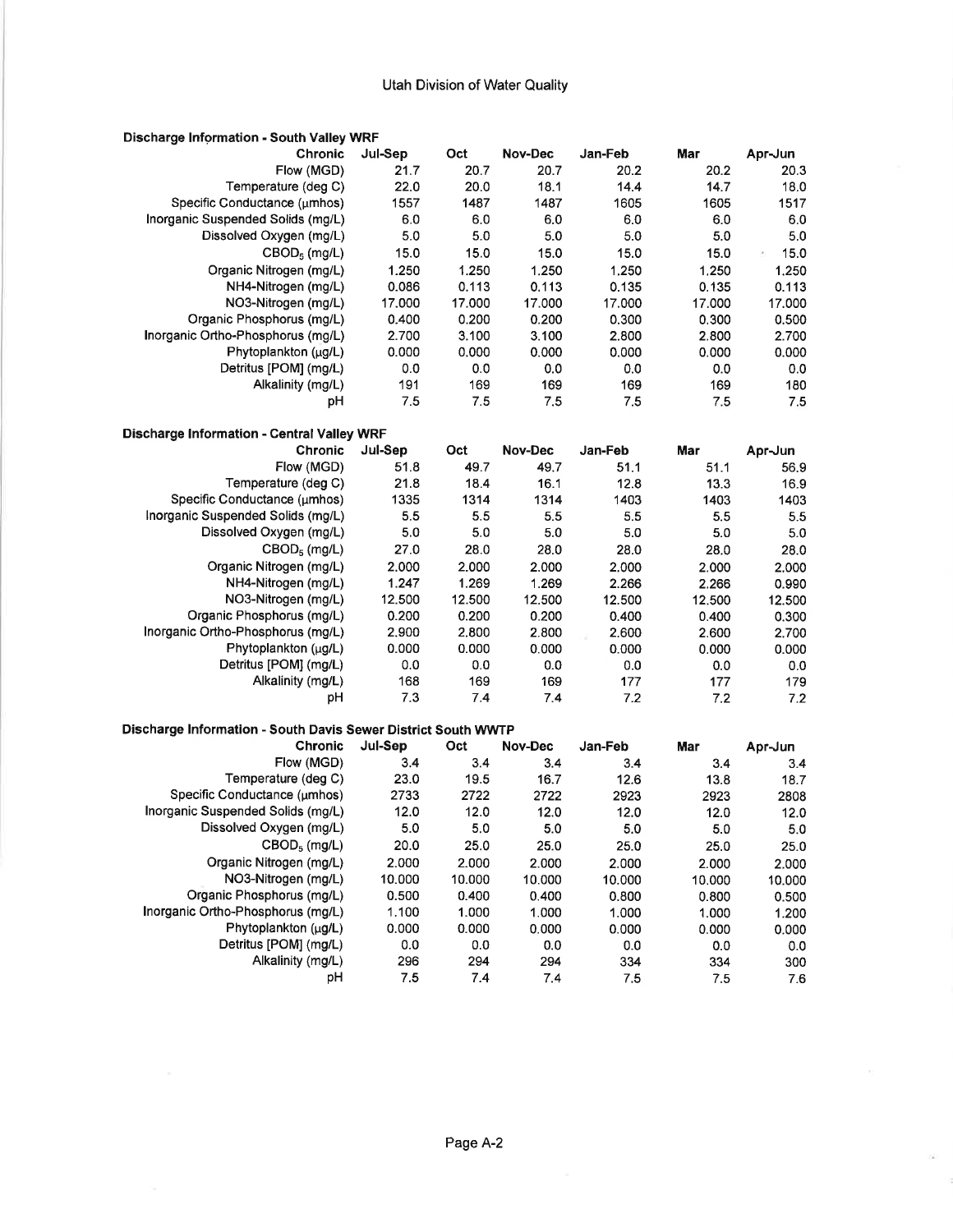| Discharge Information - South Davis Sewer District North WWTP |         |       |         |         |       |         |
|---------------------------------------------------------------|---------|-------|---------|---------|-------|---------|
| <b>Chronic</b>                                                | Jul-Sep | Oct   | Nov-Dec | Jan-Feb | Mar   | Apr-Jun |
| Flow (MGD)                                                    | 7.2     | 7.2   | 7.2     | 7.2     | 7.2   | 7.2     |
| Temperature (deg C)                                           | 23.4    | 20.2  | 18.2    | 12.4    | 12.5  | 17.4    |
| Specific Conductance (umhos)                                  | 1856    | 2047  | 2047    | 2032    | 2032  | 1908    |
| Inorganic Suspended Solids (mg/L)                             | 4.0     | 4.0   | 4.0     | 4.0     | 4.0   | 4.0     |
| Dissolved Oxygen (mg/L)                                       | 5.0     | 5.0   | 5.0     | 5.0     | 5.0   | 5.0     |
| $CBOD5$ (mg/L)                                                | 20.0    | 25.0  | 25.0    | 25.0    | 25.0  | 25.0    |
| Organic Nitrogen (mg/L)                                       | 3.500   | 3.500 | 3.500   | 3,500   | 3.500 | 3.600   |
| NO3-Nitrogen (mg/L)                                           | 8.000   | 8.000 | 8.000   | 8.000   | 8.000 | 8.000   |
| Organic Phosphorus (mg/L)                                     | 0.822   | 2.007 | 2.007   | 1.607   | 1.607 | 0.666   |
| Inorganic Ortho-Phosphorus (mg/L)                             | 1.169   | 1.702 | 1,702   | 1.698   | 1.698 | 1,386   |
| Phytoplankton (µg/L)                                          | 0.000   | 0.000 | 0.000   | 0.000   | 0.000 | 0.000   |
| Detritus [POM] (mg/L)                                         | 14.0    | 14.0  | 14.0    | 14.0    | 14.0  | 14.0    |
| Alkalinity (mg/L)                                             | 300     | 300   | 300     | 300     | 300   | 300     |
| рH                                                            | 7.1     | 7.2   | 7,2     | 7.2     | 7.2   | 7.3     |
| Tributary - Little Cottonwood Creek                           | Jul-Sep | Oct   | Nov-Dec | Jan-Feb | Mar   | Apr-Jun |
| Flow (cfs)                                                    | 7.0     | 2.0   | 2.0     | 2.0     | 2.0   | 7.0     |
| Temperature, Mean (deg C)                                     | 17.9    | 10.4  | 6.4     | 4.4     | 6.8   | 9.2     |
| Temperature, Diel Range (deg C)                               | 0.0     | 0.0   | 0.0     | 0.0     | 0.0   | 0.0     |
| Specific Conductance (umhos)                                  | 1399    | 1348  | 1348    | 1944    | 1944  | 504     |
| Inorganic Suspended Solids (mg/L)                             | 27.1    | 8.4   | 8.4     | 6.6     | 6.6   | 25.1    |
| Dissolved Oxygen, Mean (mg/L)                                 | 8,1     | 9.9   | 9.9     | 11.5    | 11.5  | 10.6    |
| Dissolved Oxygen, Diel Range (mg/L)                           | 0.0     | 0.0   | 0.0     | 0.0     | 0.0   | 0.0     |
| $CBOD_5$ (mg/L)                                               | 3.2     | 3.2   | 3.2     | 4.5     | 4.5   | 3.0     |
| Organic Nitrogen (mg/L)                                       | 0.650   | 0.650 | 0.650   | 0.650   | 0.650 | 0.650   |
| NH4-Nitrogen (mg/L)                                           | 0.100   | 0.100 | 0.100   | 0.100   | 0.100 | 0.100   |
| NO3-Nitrogen (mg/L)                                           | 0.700   | 0.700 | 0.700   | 0.700   | 0.700 | 0.700   |
| Organic Phosphorus (mg/L)                                     | 0.020   | 0.010 | 0.010   | 0.010   | 0.010 | 0.020   |
| Inorganic Ortho-Phosphorus (mg/L)                             | 0.040   | 0.030 | 0.030   | 0.030   | 0.030 | 0.030   |
| Phytoplankton (µg/L)                                          | 25.0    | 4.7   | 4,7     | 11.5    | 11.5  | 11.1    |
| Detritus [POM] (mg/L)                                         | 8.3     | 7.8   | 7.8     | 10.3    | 10.3  | 7.8     |
| Alkalinity (mg/L)                                             | 173     | 239   | 239     | 218     | 218   | 123     |
| pH                                                            | 8.3     | 8.0   | 8.0     | 7.9     | 7.9   | 8.2     |
| <b>Tributary - Big Cottonwood Creek</b>                       | Jul-Sep | Oct   | Nov-Dec | Jan-Feb | Mar   | Apr-Jun |
| Flow (cfs)                                                    | 15.0    | 8.0   | 8.0     | 13.0    | 13.0  | 16.0    |
| Temperature, Mean (deg C)                                     | 18.1    | 11.1  | 7.7     | 5.7     | 7.3   | 9.4     |
| Temperature, Diel Range (deg C)                               | 0.0     | 0.0   | 0.0     | 0.0     | 0.0   | 0.0     |
| Specific Conductance (umhos)                                  | 1241    | 1083  | 1083    | 1554    | 1554  | 449     |
| Inorganic Suspended Solids (mg/L)                             | 20.7    | 7.0   | 7.0     | 8.3     | 8.3   | 21.5    |
| Dissolved Oxygen, Mean (mg/L)                                 | 8.7     | 10.2  | 10.2    | 11.1    | 11.1  | 10.3    |
| Dissolved Oxygen, Diel Range (mg/L)                           | 0.0     | 0.0   | 0.0     | 0.0     | 0.0   | $0.0\,$ |
| $CBOD_5$ (mg/L)                                               | 3.0     | 3.0   | 3.0     | 4.0     | 4.0   | 3.0     |
| Organic Nitrogen (mg/L)                                       | 0.600   | 0.600 | 0.600   | 0.600   | 0.600 | 0.600   |
| NH4-Nitrogen (mg/L)                                           | 0.060   | 0.060 | 0.060   | 0.060   | 0.060 | 0.060   |
| NO3-Nitrogen (mg/L)                                           | 0.500   | 0.500 | 0.500   | 0.500   | 0.500 | 0.500   |
| Organic Phosphorus (mg/L)                                     | 0.010   | 0.005 | 0.005   | 0.010   | 0.010 | 0.010   |
| Inorganic Ortho-Phosphorus (mg/L)                             | 0.040   | 0.025 | 0.025   | 0.030   | 0.030 | 0.030   |
| Phytoplankton (µg/L)                                          | 19.4    | 5.6   | 5.6     | 9.1     | 9.1   | 7.5     |
| Detritus [POM] (mg/L)                                         | 7.8     | 9.1   | 9.1     | 10.3    | 10.3  | 7.6     |
| Alkalinity (mg/L)                                             | 186     | 197   | 197     | 224     | 224   | 121     |
| рH                                                            | 8.4     | 8.1   | 8.1     | 8.1     | 8.1   | 8.2     |

 $\tilde{\alpha}$ 

 $\sim$   $\sim$ 

 $\bar{K}$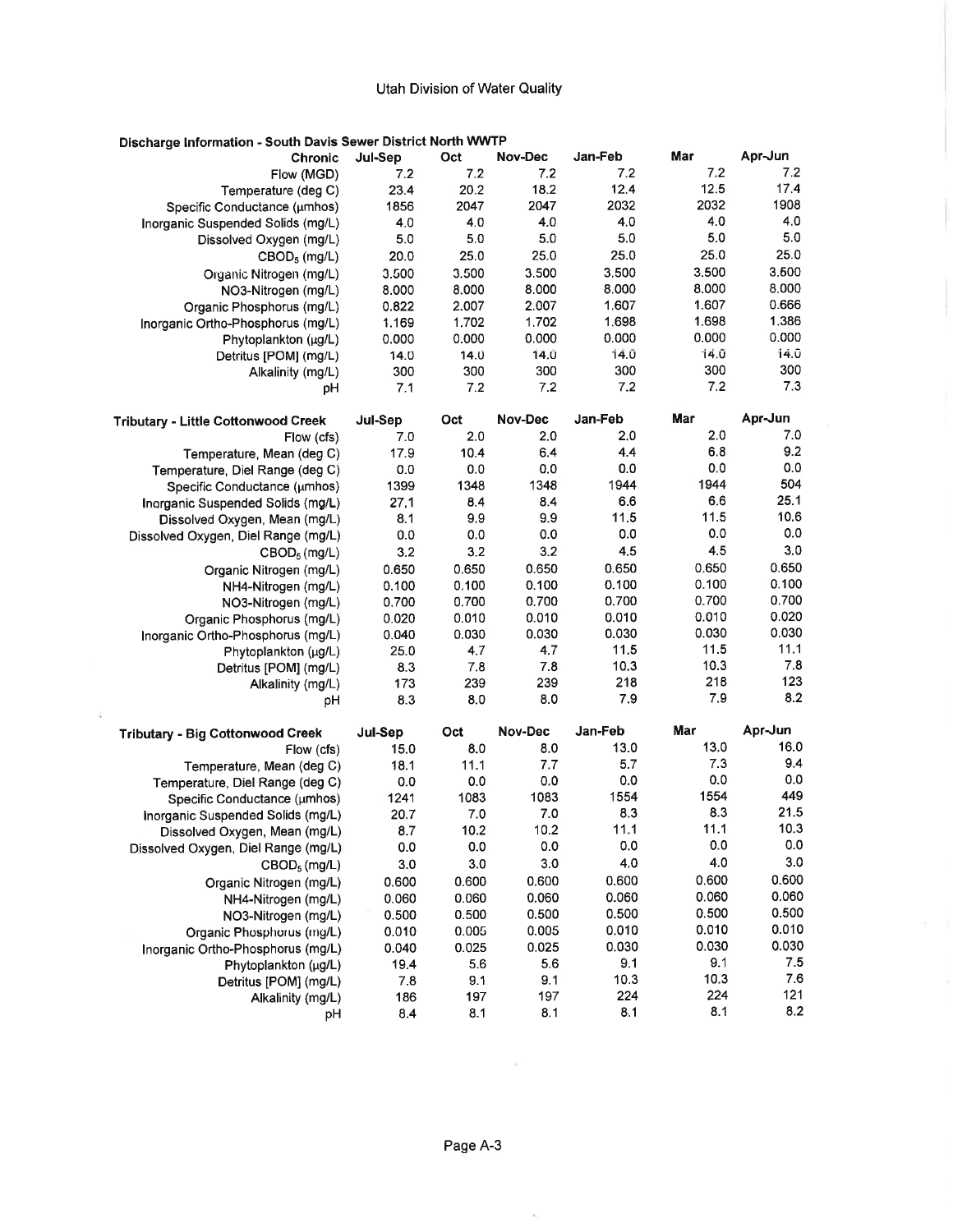$\mathcal{E}$ 

| <b>Tributary - Mill Creek above CVWRF</b>  | Jul-Sep        | Oct        | Nov-Dec        | Jan-Feb        | Mar         | Apr-Jun        |
|--------------------------------------------|----------------|------------|----------------|----------------|-------------|----------------|
| Flow (cfs)                                 | 9.5            | 6.4        | 6.4            | 7.6            | 7.6         | 14.0           |
| Temperature, Mean (deg C)                  | 18.2           | 9.8        | 7.9            | 8.2            | 10.2        | 12.1           |
| Temperature, Diel Range (deg C)            | 0.0            | 0.0        | 0.0            | 0.0            | 0.0         | 0.0            |
| Specific Conductance (µmhos)               | 1128           | 1049       | 1049           | 1028           | 1028        | 902            |
| Inorganic Suspended Solids (mg/L)          | 13.6           | 16,7       | 16.7           | 12.9           | 12.9        | 11.9           |
| Dissolved Oxygen, Mean (mg/L)              | 8.0            | 9.7        | 9.7            | 11.9           | 11.9        | 9.4            |
| Dissolved Oxygen, Diel Range (mg/L)        | 0.0            | 0.0        | 0.0            | 0.0            | 0.0         | 0.0            |
| $CBOD_5$ (mg/L)                            | 3.0            | 3.0        | 3.0            | 3.0            | 3.0         | 3,7            |
| Organic Nitrogen (mg/L)                    | 0.600          | 0.600      | 0.600          | 0.600          | 0.600       | 0.600          |
| NH4-Nitrogen (mg/L)                        | 0.050          | 0.050      | 0.050          | 0.050          | 0.050       | 0.050          |
| NO3-Nitrogen (mg/L)                        | 1.500          | 1.500      | 1.500          | 1.500          | 1.500       | 1.500          |
| Organic Phosphorus (mg/L)                  | 0.020          | 0.025      | 0.025          | 0.015          | 0.015       | 0.005          |
| Inorganic Ortho-Phosphorus (mg/L)          | 0.040          | 0.025      | 0.025          | 0.030          | 0.030       | 0.045          |
| Phytoplankton (µg/L)                       | 8.0            | 2.2        | 2.2            | 4.4            | 4.4         | 3.1            |
| Detritus [POM] (mg/L)                      | 7.5            | 5.7        | 5.7            | 12.2           | 12.2        | 8.4            |
| Alkalinity (mg/L)                          | 218            | 244        | 244            | 238            | 238         | 200            |
| рH                                         | 7.9            | 7.9        | 7.9            | 7.8            | 7.8         | 7.9            |
|                                            |                |            |                |                |             |                |
| <b>Tributary - Decker Lake Outlet</b>      | Jul-Sep        | Oct        | Nov-Dec        | Jan-Feb        | Mar         | Apr-Jun        |
| Flow (cfs)                                 | 8.5            | 8.5        | 8.5            | 8.5            | 8.5         | 8.5            |
| Temperature, Mean (deg C)                  | 20.2           | 6.8        | 6.8            | 5.0            | 5.0         | 16.1           |
| Temperature, Diel Range (deg C)            | 0.0            | 0.0        | 0.0            | 0.0            | 0.0         | 0.0            |
| Specific Conductance (umhos)               | 1777           | 2248       | 2248           | 2387           | 2387        | 1661           |
| Inorganic Suspended Solids (mg/L)          | 48.1           | 36.0       | 36.0           | 14.6           | 14.6        | 38.1           |
| Dissolved Oxygen, Mean (mg/L)              | 6.5            | 10.7       | 10.7           | 13.7           | 13.7        | 8.0            |
| Dissolved Oxygen, Diel Range (mg/L)        | 0.0            | 0.0        | 0.0            | 0.0            | 0.0         | 0.0            |
| CBOD <sub>5</sub> (mg/L)                   | 4.6            | 3.1        | 3.1            | 3.2            | 3.2         | 4.4            |
| Organic Nitrogen (mg/L)                    | 0.930          | 0.930      | 0.930          | 0.930          | 0.930       | 0.930          |
| NH4-Nitrogen (mg/L)                        | 0.140          | 0.140      | 0.140          | 0.140          | 0.140       | 0.140          |
| NO3-Nitrogen (mg/L)                        | 1.200          | 1.200      | 1.200          | 1.200          | 1.200       | 1.200          |
| Organic Phosphorus (mg/L)                  | 0.030          | 0.020      | 0.020          | 0.025          | 0.025       | 0.040          |
| Inorganic Ortho-Phosphorus (mg/L)          | 0.070          | 0.050      | 0.050          | 0.040          | 0.040       | 0.050          |
| Phytoplankton (µg/L)                       | 19.0           | 19,0       | 19.0           | 19.0           | 19.0        | 19.0           |
| Detritus [POM] (mg/L)                      | 10.4           | 5.5        | 5.5            | 11.7           | 11.7        | 8.2            |
| Alkalinity (mg/L)                          | 235            | 255        | 255            | 252            | 252         | 214            |
| рH                                         | 8.2            | 8.3        | 8.3            | 8.3            | 8.3         | 8.2            |
|                                            |                |            |                |                |             |                |
| Tributary - 1300 South Drain<br>Flow (cfs) | Jul-Sep<br>2.0 | Oct<br>1.5 | Nov-Dec<br>1.5 | Jan-Feb<br>1.0 | Mar<br>1.0  | Apr-Jun<br>1.5 |
| Temperature, Mean (deg C)                  | 19.5           | 12.3       | 12.3           | 9.0            | 9.0         | 12.3           |
| Temperature, Diel Range (deg C)            | 0.0            | 0.0        | 0.0            | 0.0            |             |                |
| Specific Conductance (µmhos)               | 1106           | 1061       | 1061           | 1632           | 0.0<br>1632 | 0.0            |
| Inorganic Suspended Solids (mg/L)          | 11.0           | 11.0       | 11.0           |                |             | 605            |
| Dissolved Oxygen, Mean (mg/L)              | 6.9            | 6.9        | 6.9            | 11.0<br>6.9    | 11.0        | 11.0           |
| Dissolved Oxygen, Diel Range (mg/L)        | 0.0            | $0.0\,$    |                |                | 6.9         | 6.9            |
|                                            | 2.3            |            | 0.0            | 0.0            | 0.0         | 0.0            |
| CBOD <sub>5</sub> (mg/L)                   |                | 2.3        | 2.3            | 2.3            | 2.3         | 2.3            |
| Organic Nitrogen (mg/L)                    | 0.370          | 0.370      | 0.370          | 0.370          | 0.370       | 0.370          |
| NH4-Nitrogen (mg/L)                        | 0.020          | 0.020      | 0.020          | 0.020          | 0.020       | 0.020          |
| NO3-Nitrogen (mg/L)                        | 0.850          | 0.850      | 0.850          | 0.850          | 0.850       | 0.850          |
| Organic Phosphorus (mg/L)                  | 0.050          | 0.050      | 0.050          | 0.050          | 0.050       | 0.050          |
| Inorganic Ortho-Phosphorus (mg/L)          | 0.000          | 0.000      | 0.000          | 0.000          | 0.000       | 0.000          |
| Phytoplankton (µg/L)                       | 2.5            | 0.9        | 0.9            | 0.8            | 0.8         | 0.7            |
| Detritus [POM] (mg/L)                      | 3.4            | 3.4        | 3.4            | 3.4            | 3.4         | 3.4            |
| Alkalinity (mg/L)                          | 210            | 210        | 210            | 210            | 210         | 210            |
| pH                                         | 8.1            | 8.1        | 8.1            | 8.1            | 8.1         | 8.1            |

 $\tilde{\mathcal{P}}$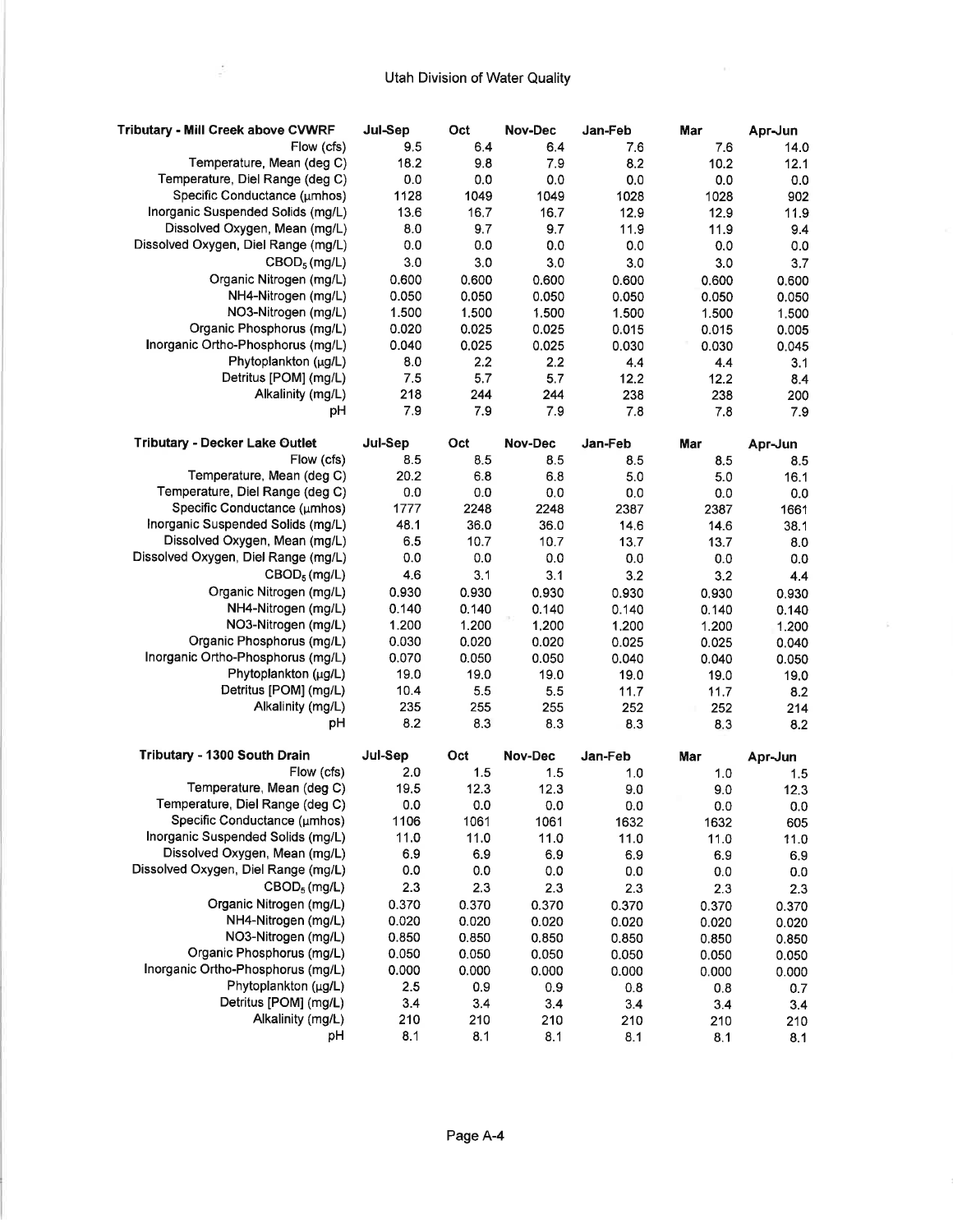| Tributary - 900 South Drain           | Jul-Sep | Oct      | Nov-Dec  | Jan-Feb     | Mar            | Apr-Jun  |
|---------------------------------------|---------|----------|----------|-------------|----------------|----------|
| Flow (cfs)                            | 6.0     | 5.5      | 5.5      | 3.0         | 3.0            | 4.5      |
| Temperature, Mean (deg C)             | 20.9    | 12.6     | 12.6     | 9.0         | 9.0            | 12.6     |
| Temperature, Diel Range (deg C)       | 0.0     | 0.0      | 0.0      | 0.0         | 0.0            | 0.0      |
| Specific Conductance (umhos)          | 1106    | 1061     | 1061     | 1632        | 1632           | 605      |
| Inorganic Suspended Solids (mg/L)     | 31.7    | 31.7     | 31.7     | 31.7        | 31.7           | 31.7     |
| Dissolved Oxygen, Mean (mg/L)         | 7.5     | 7.5      | 7.5      | 7.5         | 7.5            | 7.5      |
| Dissolved Oxygen, Diel Range (mg/L)   | 0.0     | 0.0      | 0.0      | 0.0         | 0.0            | 0.0      |
| CBOD <sub>6</sub> (mg/L)              | 2.1     | 2,1      | 2.1      | 2.1         | 2.1            | 2.1      |
| Organic Nitrogen (mg/L)               | 0.600   | 0.600    | 0.600    | 0.600       | 0.600          | 0.600    |
| NH4-Nitrogen (mg/L)                   | 0.090   | 0.090    | 0.090    | 0.090       | 0.090          | 0.090    |
| NO3-Nitrogen (mg/L)                   | 1.750   | 1.750    | 1.750    | 1.750       | 1.750          | 1.750    |
| Organic Phosphorus (mg/L)             | 0.110   | $-0.890$ | $-0.890$ | $-1.890$    | $-1.890$       | $-2.890$ |
| Inorganic Ortho-Phosphorus (mg/L)     | 0.150   | 1.150    | 1.150    | 2.150       | 2.150          | 3.150    |
| Phytoplankton (µg/L)                  | 2.5     | 0.9      | 0.9      | 0.8         | 0.8            | 0.7      |
| Detritus [POM] (mg/L)                 | 8.1     | 8.1      | 8.1      | 8.1         | 8.1            | 8.1      |
|                                       | 250     | 250      | 250      | 250         | 250            | 250      |
| Alkalinity (mg/L)                     | 7.9     | 7.9      | 7.9      | 7.9         | 7.9            | 7.9      |
| рH                                    |         |          |          |             |                |          |
| <b>Tributary - North Temple Drain</b> | Jul-Sep | Oct      | Nov-Dec  | Jan-Feb     | Mar            | Apr-Jun  |
| Flow (cfs)                            | 1,0     | 0.0      | 0.0      | 1,0         | 1.0            | 2.0      |
| Temperature, Mean (deg C)             | 19.3    | 9.1      | 9.1      | 9.6         | 9.6            | 10.7     |
| Temperature, Diel Range (deg C)       | 0.0     | 0.0      | 0.0      | 0.0         | 0.0            | 0.0      |
|                                       | 1106    | 1061     | 1061     | 1632        | 1632           | 605      |
| Specific Conductance (umhos)          | 4.8     | 1.9      | 1.9      | 5.5         | 5.5            | 12.8     |
| Inorganic Suspended Solids (mg/L)     | 7.9     | 9.0      | 9.0      | 8.9         | 8.9            | 9.5      |
| Dissolved Oxygen, Mean (mg/L)         | 0.0     | 0.0      | 0.0      | 0.0         | 0.0            | 0.0      |
| Dissolved Oxygen, Diel Range (mg/L)   |         | 3.3      | 3.3      | 3.0         | 3.0            | 3.2      |
| CBOD <sub>5</sub> (mg/L)              | 3.0     |          |          |             |                | 0.700    |
| Organic Nitrogen (mg/L)               | 0.700   | 0.700    | 0.700    | 0.700       | 0.700          | 0.050    |
| NH4-Nitrogen (mg/L)                   | 0.050   | 0.050    | 0.050    | 0.050       | 0.050<br>1.200 | 1.200    |
| NO3-Nitrogen (mg/L)                   | 1.200   | 1.200    | 1,200    | 1.200       |                |          |
| Organic Phosphorus (mg/L)             | 0.010   | 0.005    | 0.005    | 0.000       | 0.000          | 0.010    |
| Inorganic Ortho-Phosphorus (mg/L)     | 0.030   | 0.025    | 0.025    | 0.020       | 0.020          | 0.040    |
| Phytoplankton (µg/L)                  | 2.5     | 0.9      | 0.9      | 0.8         | 0.8            | 0.7      |
| Detritus [POM] (mg/L)                 | 2.5     | 2.5      | 2.5      | 2.5         | 2.5            | 2.5      |
| Alkalinity (mg/L)                     | 238     | 239      | 239      | 252         | 252            | 222      |
| рH                                    | 8.0     | 8.5      | 8.5      | 8.1         | 8.1            | 8.3      |
|                                       |         |          | Nov-Dec  | Jan-Feb     | Mar            | Apr-Jun  |
| <b>Minor Tributaries - Quality</b>    | Jul-Sep | Oct      |          |             | 12.3           | 14.8     |
| Temperature, Mean (deg C)             | 19.6    | 12.9     | 12.9     | 12.3        | 0.0            | 0.0      |
| Temperature, Diel Range (deg C)       | 0.0     | 0.0      | 0.0      | 0.0<br>2281 | 2281           | 1614     |
| Specific Conductance (umhos)          | 1671    | 2022     | 2022     |             |                | 86.8     |
| Inorganic Suspended Solids (mg/L)     | 63.3    | 31.2     | 31,2     | 18.8        | 18.8           | 9.4      |
| Dissolved Oxygen, Mean (mg/L)         | 7.6     | 8.9      | 8.9      | 9.7         | 9.7<br>0.0     | $0.0\,$  |
| Dissolved Oxygen, Diel Range (mg/L)   | 0.0     | 0.0      | 0.0      | 0.0         |                |          |
| CBOD <sub>5</sub> (mg/L)              | 3.0     | 3.0      | 3.0      | 3.0         | 3.0            | 3.0      |
| Organic Nitrogen (mg/L)               | 0.930   | 0.930    | 0.930    | 0.930       | 0.930          | 0.930    |
| NH4-Nitrogen (mg/L)                   | 0.070   | 0.070    | 0.070    | 0.070       | 0.070          | 0.070    |
| NO3-Nitrogen (mg/L)                   | 3,200   | 3.200    | 3.200    | 3.200       | 3.200          | 3.200    |
| Organic Phosphorus (mg/L)             | 0.045   | 0.020    | 0.020    | 0.020       | 0.020          | 0.085    |
| Inorganic Ortho-Phosphorus (mg/L)     | 0.055   | 0.050    | 0.050    | 0.040       | 0.040          | 0.050    |
| Phytoplankton (µg/L)                  | 0.0     | 0.0      | 0.0      | 0.0         | 0.0            | 0.0      |
| Detritus [POM] (mg/L)                 | 10.9    | 5.0      | 5.0      | 7.2         | 7.2            | 10.6     |
| Alkalinity (mg/L)                     | 252     | 325      | 325      | 362         | 362            | 277      |
| рH                                    | 8.1     | 8.1      | 8.1      | 8.0         | 8.0            | 7.9      |

 $\sim$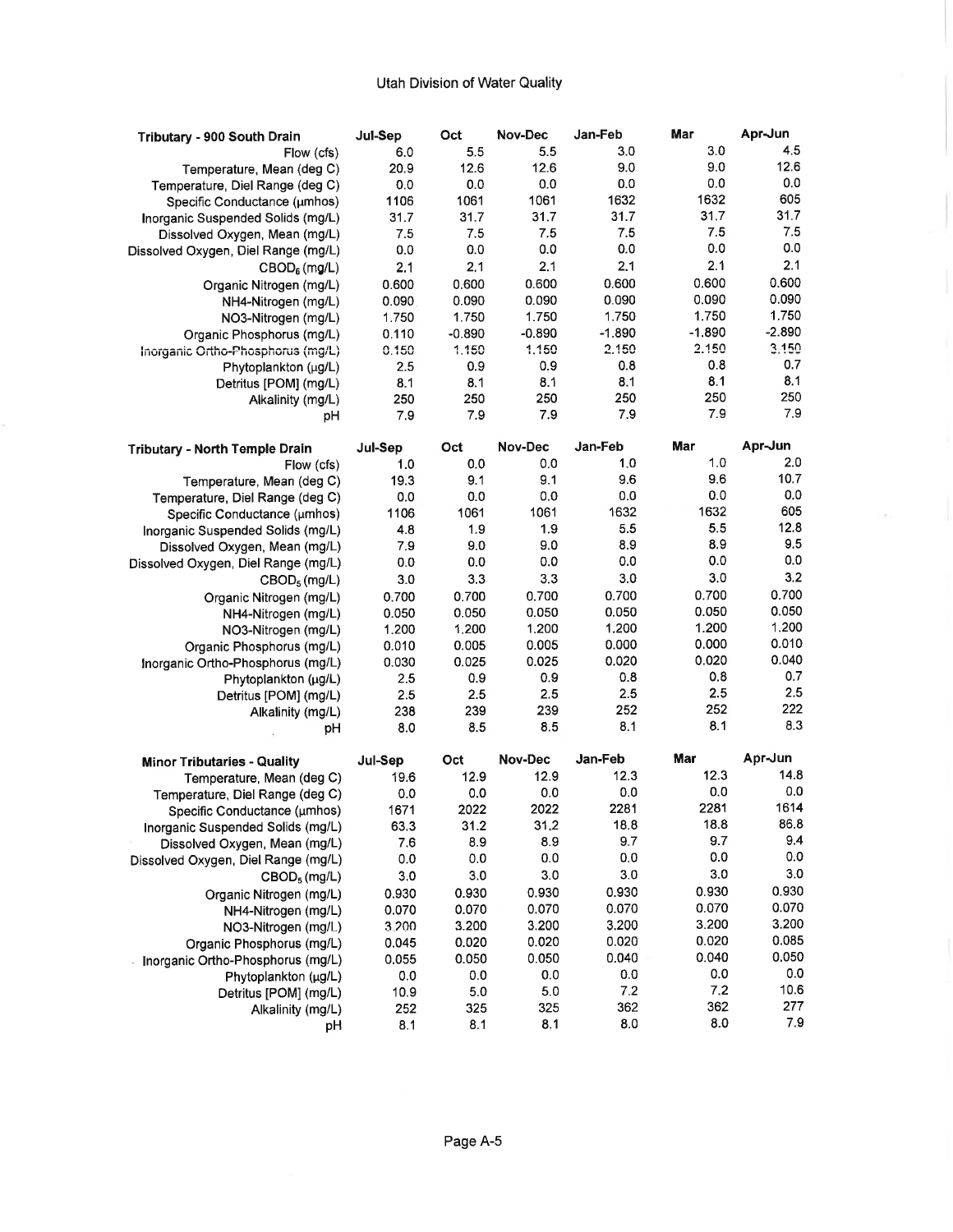| <b>Minor Tributaries - Flow (MGD)</b> | Jul-Sep  | Oct      | Nov-Dec  | Jan-Feb  | Mar      | Apr-Jun     |
|---------------------------------------|----------|----------|----------|----------|----------|-------------|
| Corner Canyon Creek                   | 2.0      | 0.0      | 0.0      | 0.0      | 0.0      | 3.0         |
| Midas Creek (Butterfield)             | 1.0      | 1.0      | 1.0      | 1.0      | 1.0      | 2.0         |
| <b>Willow Creek</b>                   | 3.0      | 1.0      | 1.0      | 1.0      | 1.0      | 3.0         |
| Dry Creek                             | 1.0      | 0.0      | 0.0      | 0.0      | 0.0      | 2.0         |
| 9000 South Conduit                    | 1.0      | 0.0      | 0.0      | 0.0      | 0.0      | 1.0         |
| <b>Bingham Creek</b>                  | 2.0      | 0.0      | 0.0      | 0,0      | 0.0      | 2.0         |
| Diversions - Flow (cfs)               | Jul-Sep  | Oct      | Nov-Dec  | Jan-Feb  | Mar      | Apr-Jun     |
| Jordan Valley Pump Station            | $-14.5$  | $-13.0$  | $-13.0$  | $-13.0$  | $-13.0$  | $-14.5$     |
| Utah Lake Distribution Canal          | $-125.0$ | 0.0      | 0.0      | 0.0      | 0.0      | $-81.0$     |
| Utah & Salt Lake Canal                | $-224.0$ | 0.0      | 0.0      | 0.0      | 0.0      | $-145.0$    |
| East Jordan & Draper Canal            | $-222.0$ | 0.0      | 0.0      | 0.0      | 0.0      | $-150.0$    |
| South Jordan Canal                    | $-63.0$  | 0.0      | 0.0      | 0.0      | 0.0      | $-85.0$     |
| Jordan & Salt Lake Canal              | $-35.0$  | 0.0      | 0.0      | 0.0      | 0.0      | $-30.0$     |
| <b>Beckstead Ditch</b>                | $-5.0$   | 0.0      | 0.0      | 0.0      | 0.0      | 0.0         |
| North Jordan Canal                    | $-61.0$  | $-73.0$  | $-73.0$  | $-63.0$  | $-63.0$  | $-62.0$     |
| <b>Gardner Mill Race</b>              | $-3.0$   | 0.0      | 0.0      | 0.0      | 0.0      | 0.0         |
| <b>Brighton Canal</b>                 | $-30.0$  | 0.0      | 0.0      | 0.0      | 0.0      | $-20.0$     |
| <b>Surplus Canal</b>                  | $-152.0$ | $-158.1$ | $-158.1$ | $-183.3$ | $-183.3$ | $-125.0$    |
| Jordan River at Burnham Dam           | $-72.8$  | $-40.8$  | $-40.8$  | $-16.8$  | $-16.8$  | $-80.8$     |
| <b>Groundwater - Quality</b>          | Jul-Sep  | Oct      | Nov-Dec  | Jan-Feb  | Mar      | Apr-Jun     |
| Temperature, Mean (deg C)             | 16.0     | 16.0     | 16.0     | 16.0     | 16.0     | 16.0        |
| Specific Conductance (µmhos)          | 2000     | 2000     | 2000     | 2000     | 2000     | 2000        |
| Inorganic Suspended Solids (mg/L)     | 0.0      | 0.0      | 0.0      | 0.0      | 0.0      | 0.0         |
| Dissolved Oxygen, Mean (mg/L)         | 0.0      | 0.0      | 0.0      | 0.0      | 0.0      | 0.0         |
| CBOD <sub>5</sub> (mg/L)              | 2.0      | 2.0      | 2.0      | 2.0      | 2.0      | 2.0         |
| Organic Nitrogen (mg/L)               | 0.500    | 0.500    | 0.500    | 0.500    | 0.500    | 0.500       |
| NH4-Nitrogen (mg/L)                   | 0.500    | 0.500    | 0.500    | 0.500    | 0.500    | 0.500       |
| NO3-Nitrogen (mg/L)                   | 2.000    | 2,000    | 2.000    | 2.000    | 2.000    | 2.000       |
| Organic Phosphorus (mg/L)             | 0.050    | 0.050    | 0.050    | 0.050    | 0.050    | 0.050       |
| Inorganic Ortho-Phosphorus (mg/L)     | 0.100    | 0.100    | 0.100    | 0.100    | 0.100    | 0.100       |
| Phytoplankton (µg/L)                  | 0.0      | 0.0      | 0.0      | 0.0      | 0.0      | 0.0         |
| Detritus [POM] (mg/L)                 | 0.0      | 0.0      | 0.0      | 0.0      | 0.0      | 0.0         |
| Alkalinity (mg/L)                     | 300      | 300      | 300      | 300      | 300      | 300         |
| pH                                    | 8.0      | 8.0      | 8.0      | 8.0      | 8.0      | 8.0         |
| Groundwater - Flow (cfs)              | Jul-Sep  | Oct      | Nov-Dec  | Jan-Feb  | Mar      | Apr-Jun     |
| Segment 8                             | 12.9     | 12.9     | 12.9     | 12.9     | 12.9     | 12.9        |
| Segment 7                             | 21.5     | 21.5     | 21.5     | 21.5     | 21.5     | 21.5        |
| Segment 6                             | 81.2     | 81.2     | 81.2     | 81.2     | 81.2     | 81.2        |
| Segment 5                             | 9.6      | 9.6      | 9.6      | 9.6      | 9.6      | 9.6         |
| Segment 4                             | 14.2     | 14.2     | 14.2     | 14.2     | 14.2     | 14.2        |
| Segment 3                             |          |          |          |          |          |             |
|                                       | 16.4     | 16.4     | 16.4     | 16.4     | 16.4     |             |
| Segment 2<br>Segment 1                | 0.0      | 0.0      | 0.0      | 0.0      | 0.0      | 16.4<br>0.0 |

All model numerical inputs, intermediate calculations, outputs and graphs are available for discussion, inspection and copy at the Division of Water Quality.

 $\overline{\phantom{a}}$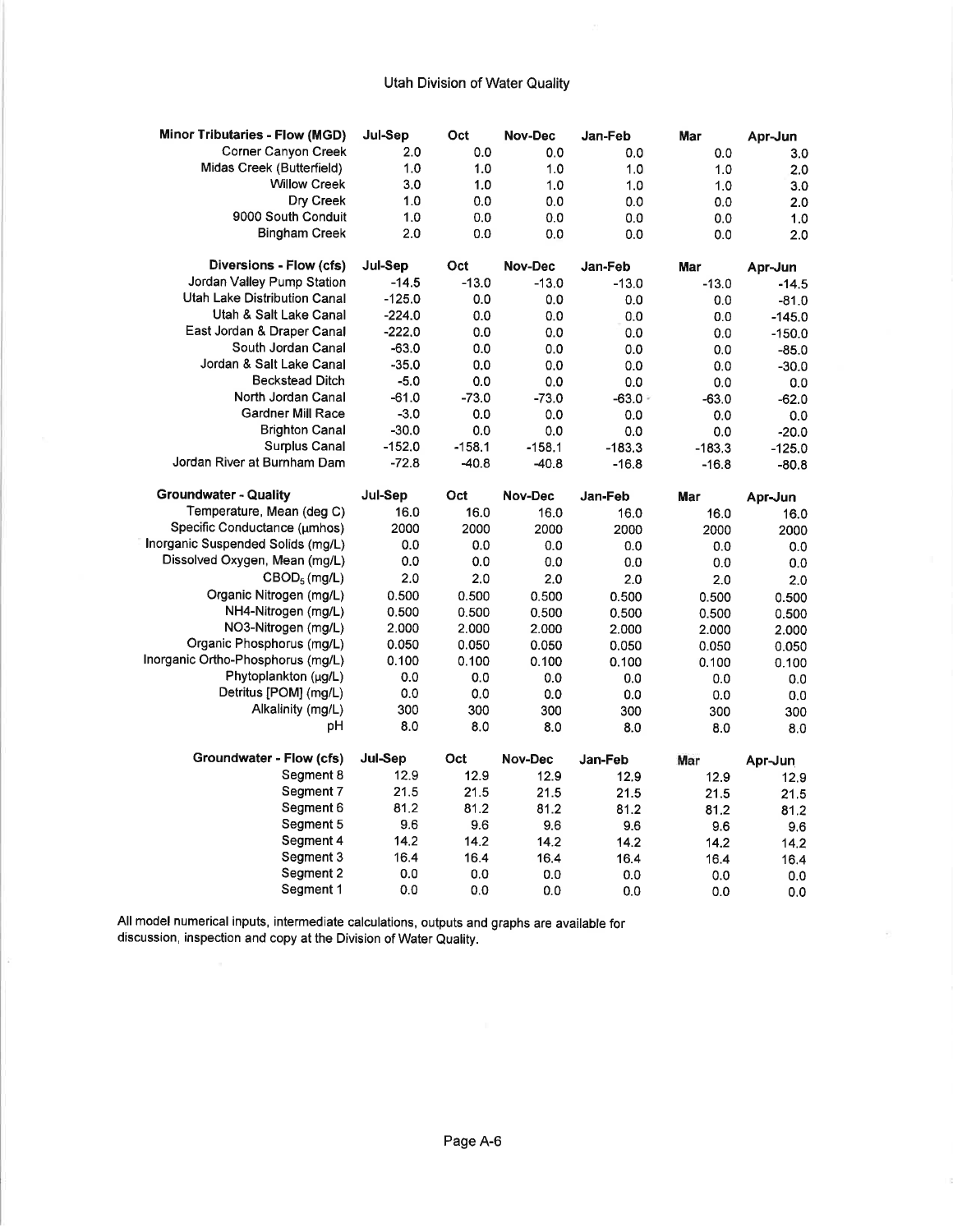### **Effluent Limitations**

#### Effluent Limitations based upon Water Quality Standards for Ammonia ln-stream criteria of downstream segments for Ammonia will be met with an effluent limitation as follows:

| <b>Chronic</b>                       | Jul-Sep | Oct  | Nov-Dec | Jan-Feb | Mar  | Apr-Jun |
|--------------------------------------|---------|------|---------|---------|------|---------|
| Flow (MGD)                           | N/A     |      |         |         |      |         |
| <b>SDSD South WWTP</b>               | 4.0     | 4.0  | 4.0     | 4.0     | 4.0  | 4.0     |
| SDSD North WWTP                      | 12.0    | 12.0 | 12.0    | 12.0    | 12.0 | 12.0    |
| NH4-Nitrogen (mg/L) Fish ELS Present |         |      |         |         |      |         |
| SDSD South WWTP                      | 8.0     | 8.0  | 7.5     | 7.0     | 8.0  | 12.0    |
| SDSD North WWTP                      | 8.0     | 8.0  | 7.5     | 7.0     | 8.0  | 12.0    |
| NH4-Nitrogen (mg/L) Fish ELS Absent  |         |      |         |         |      |         |
| SDSD South WWTP                      | N/A     | N/A  | 20.0    | 15.0    | N/A  | N/A     |
| <b>SDSD North WWTP</b>               | N/A     | N/A  | 10.0    | 12.0    | N/A  | N/A     |
|                                      |         |      |         |         |      |         |

### Summary Comments

Ń.

The mathematical modeling and best professional judgement indicate that violations of receiving water beneficial uses with their associated water quality standards, including important downstream segments, will not occur for the evaluated parameters of concern as discussed above if the effluent limitations indicated above are met.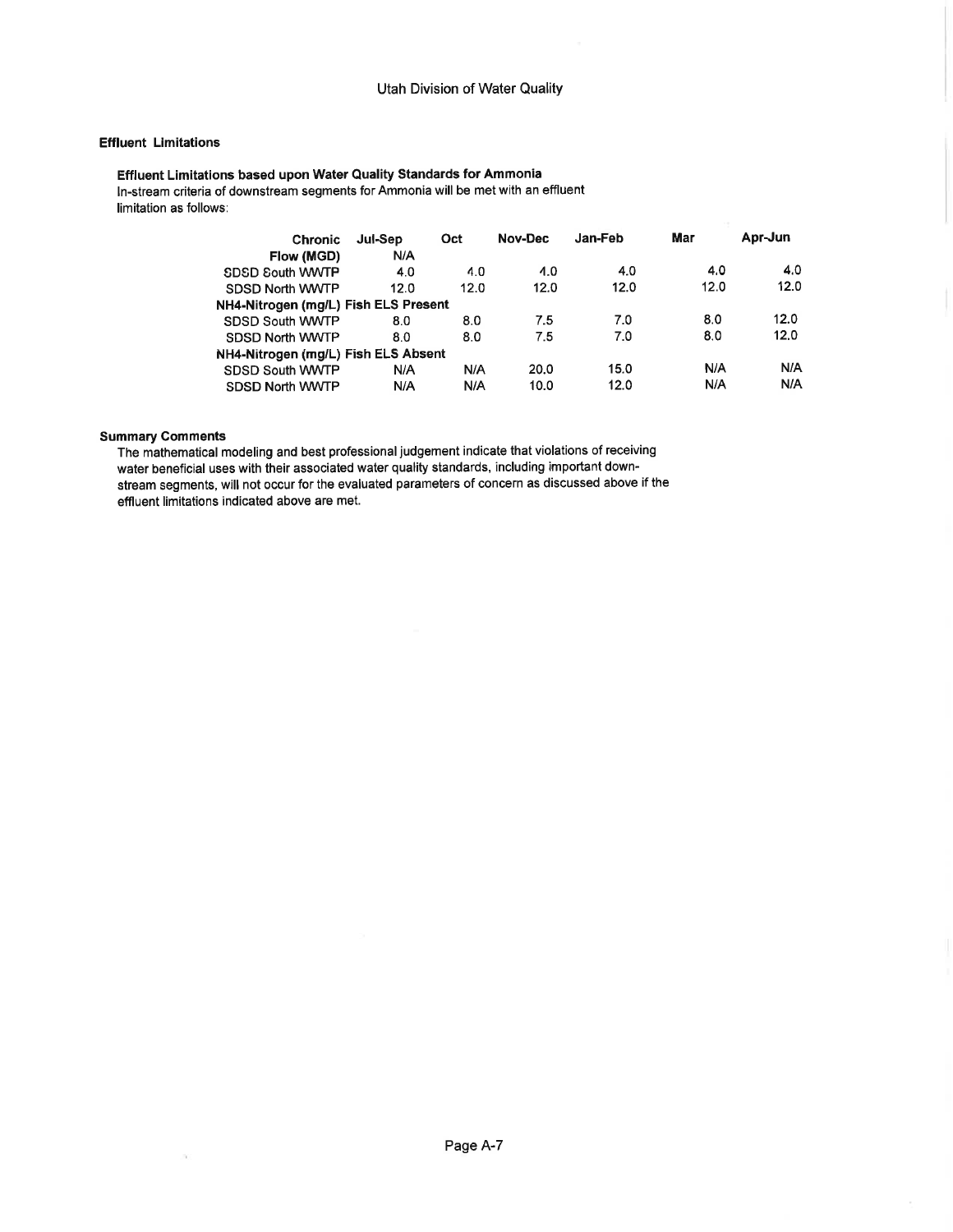## Coefficients and Other Model Information

| Parameter                                                              | Value                  | <b>Units</b>  |
|------------------------------------------------------------------------|------------------------|---------------|
| Stoichiometry:                                                         |                        |               |
| Carbon                                                                 | 40                     | gC            |
| Nitrogen                                                               | 7.2                    | gN            |
| Phosphorus                                                             | 1                      | gP            |
| Dry weight                                                             | 100                    | gD            |
| Chlorophyll                                                            | 1                      | <b>gA</b>     |
| Inorganic suspended solids:                                            |                        |               |
| <b>Settling velocity</b>                                               | 0.001                  | m/d           |
| Oxygen:                                                                |                        |               |
| <b>Reaeration model</b>                                                | Internal               |               |
| Temp correction                                                        | 1.024                  |               |
| <b>Reaeration wind effect</b>                                          | None                   |               |
| O2 for carbon oxidation                                                | 2.69                   | gO2/gC        |
| O2 for NH4 nitrification                                               | 4.57                   | gO2/gN        |
| Oxygen inhib model CBOD oxidation                                      | Exponential            |               |
| Oxygen inhib parameter CBOD oxidation                                  | 0.60                   | L/mgO2        |
| Oxygen inhib model nitrification                                       | Exponential            |               |
| Oxygen inhib parameter nitrification                                   | 0.60                   |               |
| Oxygen enhance model denitrification                                   | Exponential            | L/mgO2        |
| Oxygen enhance parameter denitrification                               | 0.60                   |               |
|                                                                        |                        | L/mgO2        |
| Oxygen inhib model phyto resp                                          | Exponential            |               |
| Oxygen inhib parameter phyto resp                                      | 0.60                   | L/mgO2        |
| Oxygen enhance model bot alg resp                                      | Exponential            |               |
| Oxygen enhance parameter bot alg resp                                  | 0.60                   | L/mgO2        |
|                                                                        |                        |               |
| <b>Slow CBOD:</b>                                                      |                        |               |
| <b>Hydrolysis rate</b>                                                 | 0                      | /d            |
| Temp correction                                                        | 1.047                  |               |
| Oxidation rate                                                         | 0.2                    | /d            |
| Temp correction                                                        | 1.047                  |               |
| Fast CBOD:                                                             |                        |               |
| Oxidation rate                                                         | 10                     | /d            |
| Temp correction                                                        | 1.047                  |               |
| Organic N:                                                             |                        |               |
| <b>Hydrolysis</b>                                                      | 0.4                    | /d            |
| Temp correction                                                        | 1.07                   |               |
| Settling velocity                                                      | 0.05                   | m/d           |
| Ammonium:                                                              |                        |               |
| <b>Nitrification</b>                                                   |                        |               |
|                                                                        | $\overline{2}$<br>1.07 | /d            |
| <b>Temp correction</b><br>Nitrate:                                     |                        |               |
|                                                                        |                        |               |
| <b>Denitrification</b>                                                 | 0.05                   | /d            |
| Temp correction                                                        | 1.07                   |               |
| Sed denitrification transfer coeff                                     | 0.05                   | m/d           |
| <b>Temp correction</b>                                                 | 1.07                   |               |
| Organic P:                                                             |                        |               |
| <b>Hydrolysis</b>                                                      | 0.05                   | /d            |
| Temp correction                                                        | 1.07                   |               |
| Settling velocity                                                      | 0.05                   | m/d           |
| Inorganic P:                                                           |                        |               |
| <b>Settling velocity</b><br>Sed P oxygen attenuation half sat constant | 0.5<br>0.05            | m/d<br>mgO2/L |